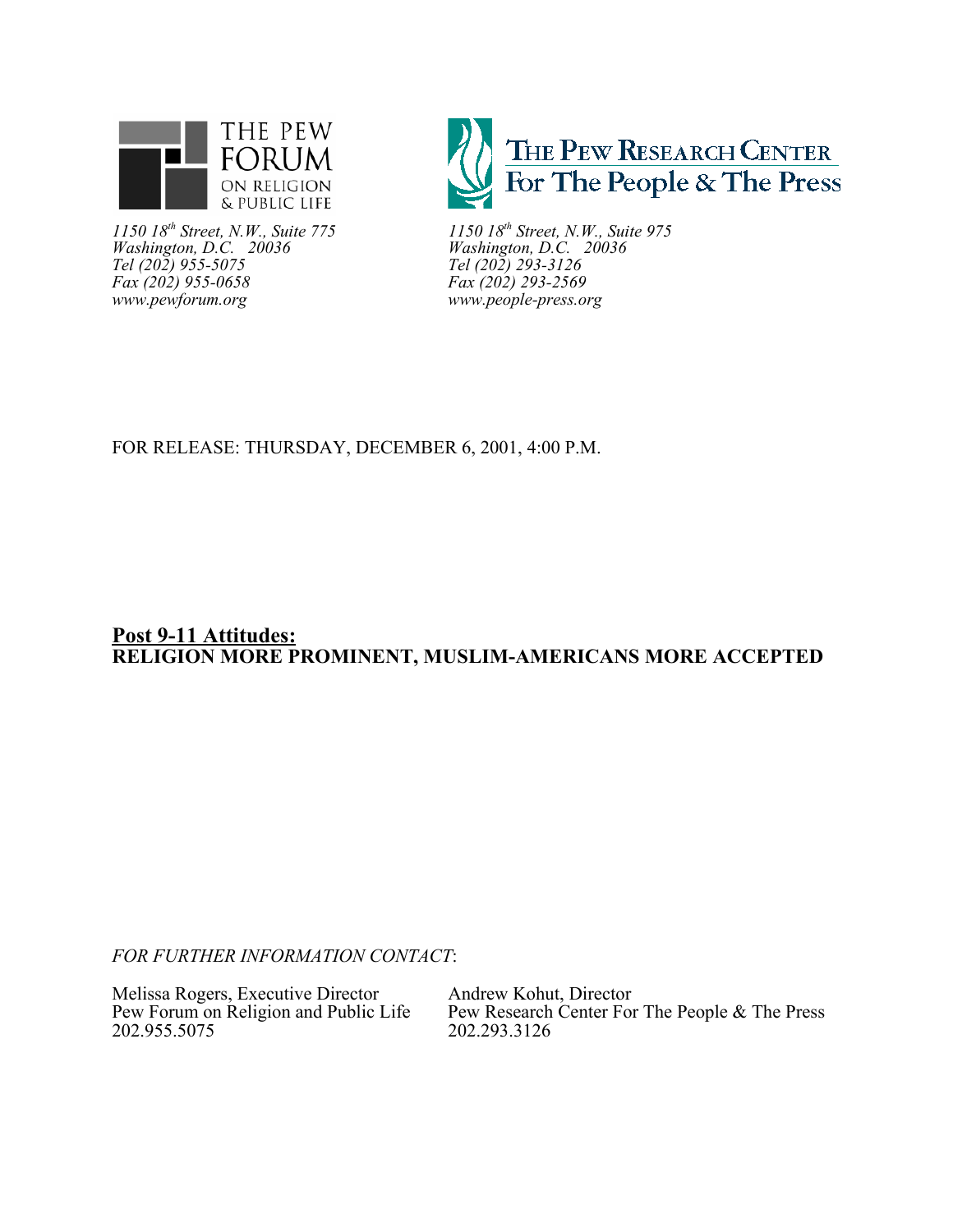# **Post 9-11 Attitudes: RELIGION MORE PROMINENT, MUSLIM-AMERICANS MORE ACCEPTED**

The Sept. 11 attacks have increased the prominence of religion in the United States to an extraordinary degree, but not at the expense of acceptance of religious minorities. Fully 78% now say religion's influence in American life is growing – up from 37% eight months ago and the highest mark on this measure in surveys dating back four decades. At the same time, the public has a better

opinion of Muslim-Americans than it did before the attacks. Favorable views of Muslim-Americans have risen from 45% in March to 59% today, even though 40% of the public think the terrorists were motivated at least in part by religion when they carried out the Sept. 11 attacks.

The survey finds clear evidence that Americans are heeding President Bush's call for tolerance toward Muslims, and the president's own core constituents – conservative Republicans – have shown by far the biggest turnaround. Nearly two-thirds of conservative Republicans (64%) feel favorably toward Muslims in this country, up 29 percentage points since March.

Despite the improving image of Muslim-Americans, few Americans know much about the Muslim faith and even fewer feel their religion has much in common with Islam. Roughly four-in-ten (38%) say they know something about the Muslim religion and its practices, while 31% see common ground between their own religion and Islam. And while a 49% plurality believes that the terrorists who attacked the United States were motivated primarily by their political beliefs, 30% see mainly religious motives behind the attacks and another 10% see a combination of religious and political factors.

| <b>Religion's Role in American Life</b>   |                     |                       |                           |  |  |  |  |  |
|-------------------------------------------|---------------------|-----------------------|---------------------------|--|--|--|--|--|
|                                           |                     | Increasing Decreasing | Same/DK                   |  |  |  |  |  |
| <b>Nov 2001</b>                           | $\frac{0}{0}$<br>78 | $\frac{0}{0}$<br>12   | $\frac{0}{0}$<br>$10=100$ |  |  |  |  |  |
| March 2001                                | 37                  | 55                    | $8=100$                   |  |  |  |  |  |
| 2000                                      | 37                  | 58                    | $5=100$                   |  |  |  |  |  |
| 1998                                      | 37                  | 56                    | $7=100$                   |  |  |  |  |  |
| 1994                                      | 27                  | 69                    | $4=100$                   |  |  |  |  |  |
| 1988                                      | 36                  | 49                    | $15=100$                  |  |  |  |  |  |
| 1984                                      | 42                  | 39                    | $20=100$                  |  |  |  |  |  |
| 1978                                      | 37                  | 48                    | $15=100$                  |  |  |  |  |  |
| 1974                                      | 31                  | 56                    | $13=100$                  |  |  |  |  |  |
| 1968                                      | 19                  | 67                    | $15=100$                  |  |  |  |  |  |
| 1965                                      | 33                  | 45                    | $21 = 100$                |  |  |  |  |  |
| 1962                                      | 45                  | 32                    | $24=100$                  |  |  |  |  |  |
| 1957                                      | 69                  | 14                    | $16=100$                  |  |  |  |  |  |
| Figures for 1957 to 2000 are from Gallup. |                     |                       |                           |  |  |  |  |  |

| <b>More Acceptance of Muslim-Americans</b> |                                                    |                             |              |                             |  |  |  |  |
|--------------------------------------------|----------------------------------------------------|-----------------------------|--------------|-----------------------------|--|--|--|--|
|                                            | March 2001<br>Nov 2001<br>Favor- Un-<br>Favor- Un- |                             |              |                             |  |  |  |  |
| Opinion of<br>Muslim-Americans             | able<br>$\%$                                       | <u>fav</u><br>$\frac{0}{6}$ | able<br>$\%$ | <u>fav</u><br>$\frac{0}{0}$ |  |  |  |  |
| Total                                      | 45                                                 | 24                          | 59           | 17                          |  |  |  |  |
| Conservative Rep                           | 35                                                 | 40                          | 64           | 19                          |  |  |  |  |
| Moderate/Liberal Rep                       | 50                                                 | 18                          | 61           | 18                          |  |  |  |  |
| Independent                                | 51                                                 | 20                          | 60           | 17                          |  |  |  |  |
| Conserv/Mod Dem                            | 46                                                 | 24                          | 56           | 19                          |  |  |  |  |
| Liberal Democrat                           | 56                                                 | 16                          | 68           | 18                          |  |  |  |  |

The nationwide survey of 1,500 adults by the Pew Research Center, in collaboration with the Pew Forum on Religion and Public Life, finds broad agreement among all demographic and religious groups that religion now occupies a more important place in American life. Yet this dramatic shift has not been matched by an increase in attendance at religious services – nor is there much evidence that religion is playing a larger role in Americans' *personal* lives at this time. Attendance stands at the same level as it did in March. More important, the number of Americans who say religion is very important to them personally stands at 61%, virtually the same level as eight months ago.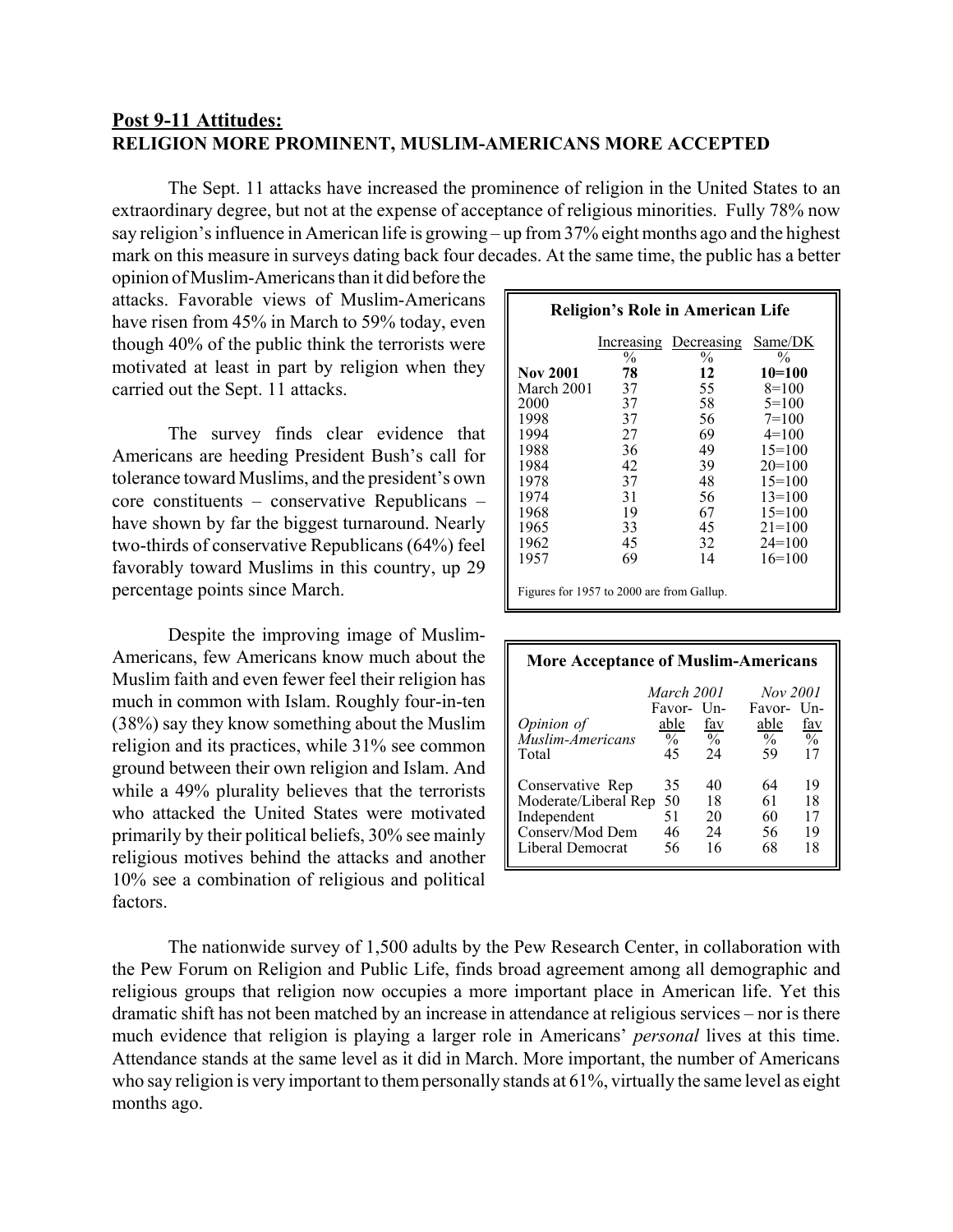The survey also asked whether people agreed or disagreed with the following statement: "Some religious leaders have said that the terrorist attacks on the United States signal that God is no longer protecting the United States as much as in the past." Members of all religions reject this idea. White evangelical Protestants are only somewhat less dismissive of this idea than are others  $-63\%$  in this group totally disagree, compared with 73% of the general public.

| <b>Not a Sign From God</b> |               |                               |                             |               |               |                |  |  |
|----------------------------|---------------|-------------------------------|-----------------------------|---------------|---------------|----------------|--|--|
|                            |               | -Protestant-                  | -------------White--------- |               |               |                |  |  |
| Attacks signal             |               |                               | Evan- Non- Cath-Sec- Non-   |               |               |                |  |  |
| God no longer              | Total         | gelical Evang olic ular White |                             |               |               |                |  |  |
| protects U.S.              | $\frac{0}{0}$ | $\frac{0}{0}$                 | $\frac{0}{0}$               | $\frac{0}{0}$ | $\frac{0}{0}$ | $\frac{0}{0}$  |  |  |
| Agree                      |               | 12                            | 4                           |               | 5             |                |  |  |
| Disagree, mostly           | 16            | 22                            | 18                          | 12            | 10            | 15             |  |  |
| Disagree, completely       | 73            | 63                            | 76                          | 81            | 75            | 75             |  |  |
| Don't know                 | 3             |                               |                             |               | <u>10</u>     | 0 <sup>0</sup> |  |  |

The public remains solidly behind U.S. military action in Afghanistan and the survey finds that the current war effort taps about as much potential moral support for war as exists among the public. Asked whether war is *sometimes* or *never* morally justified, 83% choose the former, which mirrors current support for military action against terrorism (85%). When asked an alternative version of the question, fewer (64%) say war is *often* morally justified. There is somewhat greater division over how the United States conducts military operations. More Americans (56%) say they worry that the United States doesn't push hard enough to achieve victory than express concern that the U.S. does too little to avoid civilian casualties (25%).

## *Religion's Influence Seen as Growing*

The nearly eight-in-ten who see religion gaining influence in American life surpasses measures on this question dating back at least four decades. This figure has not been approached since 1957 when, in a Gallup survey, 69% said the influence of religion was increasing. Since then, the number who said religion was growing in importance has never exceeded 45%.

The change in opinion since March has been striking – in most demographic groups, the number of people who say that religion's influence is growing has doubled. But while solid majorities of all groups now see religion growing in influence, there is a modest gender gap – 83% of women say religion is becoming more important, compared with 70% of men.

Despite the public's overwhelming belief that religion has become more important for the nation, there is little evidence that many Americans who were not actively religious prior to the attacks have turned to religion in the wake of the crisis. Attendance at religious services is comparable to March levels – in both surveys roughly four-in-ten say they attend church once a week or more, a third say they attend less frequently, and a quarter report seldom or never attending religious services. About six-in-ten (61%) currently say religion plays a very important role in their lives, virtually unchanged from the 64% who said that in March.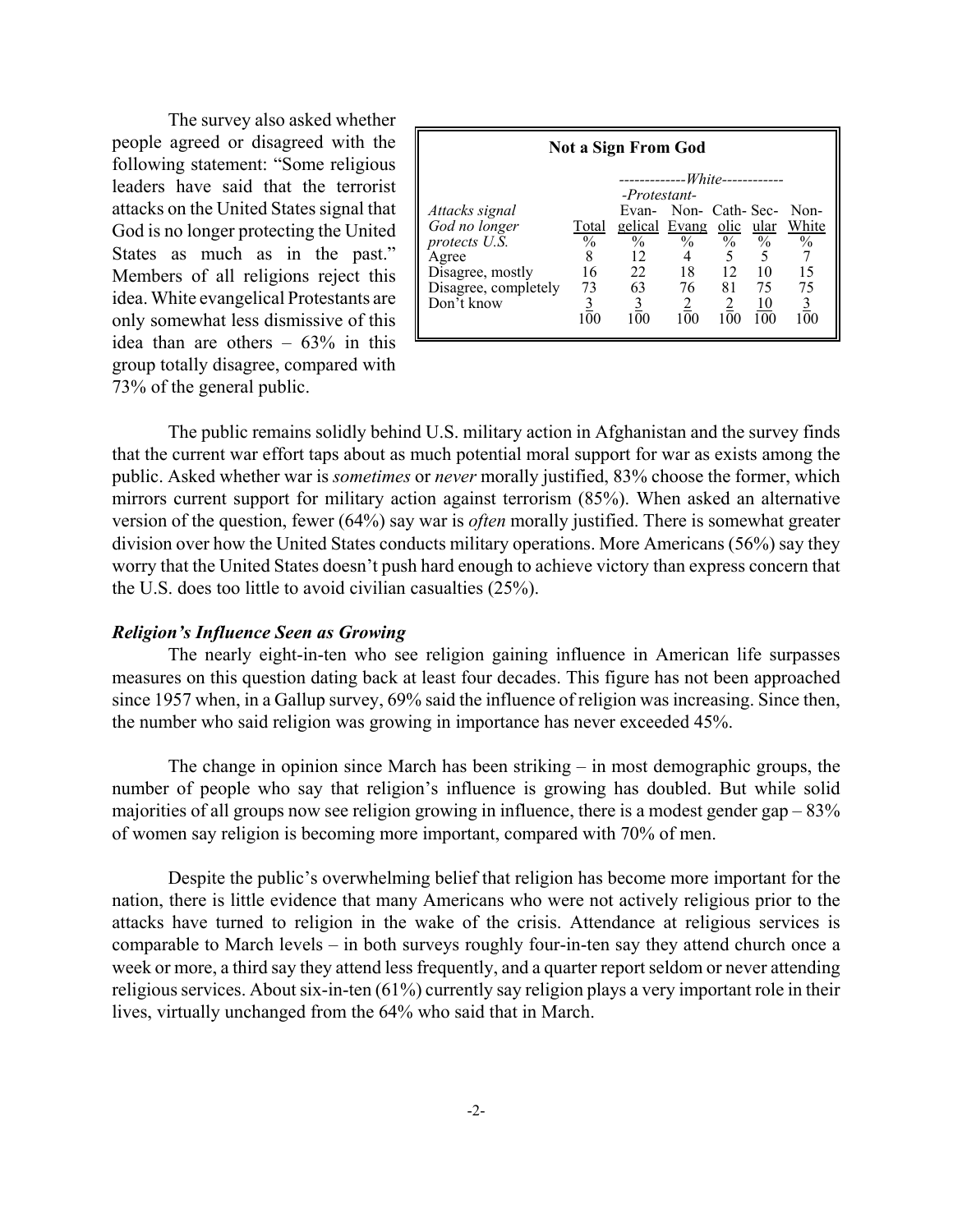Still, many people say that since the terror attacks they have become more actively religious, especially when it comes to prayer. Better than four-inten (44%) say they are praying more, although that represents a significant decline from 69% who reported praying more in the Pew Research Center survey conducted just after the attacks (Sept. 13-17). And 16% say they are attending religious services more now than prior to the attacks.

This apparent contradiction between long-term measures of religious observance, which have been remarkably stable, and the self-reported rise in activity since Sept. 11 is explained with closer examination of those Americans who are praying more and attending religious services more often. The evidence suggests that it is largely those already highly religious who are saying that they have increased their religious activity even further.

**No Overall Increase in Religiosity ...** *Religion in* March 2001 Nov 2001 *personal life*  $\frac{96}{\sqrt{6}}$   $\frac{96}{\sqrt{6}}$ <br>Very important 64 61 Very important  $\begin{array}{ccc} 64 & 61 \\ \text{Fairly important} & 23 & 24 \end{array}$ Fairly important 23 24<br>Not very important 12 14 Not very important Don't know  $\frac{1}{100}$   $\frac{1}{100}$  $100$ **Except Among Those Already Religious** *Importance of religion in personal life*  $\frac{\text{Very}}{\frac{6}{9}}$  Fairly Not very *Praying more*  $\frac{\%}{56}$   $\frac{\%}{35}$  10 Yes 56 35 10 No 43 64 90 Don't know  $\frac{1}{100}$   $\frac{1}{100}$   $\frac{0}{100}$  $100$ *Attending more* Yes 21 10 3 No 78 89 97 Don't know  $\frac{1}{100}$   $\frac{1}{100}$   $\frac{*}{100}$  $\overline{100}$   $\overline{100}$   $\overline{100}$   $\overline{100}$ <br>(914) (352) (218) Number of cases

Of those who say religion is very important in their lives, 56% are praying more since the attacks,

compared with 35% of those who say religion is only fairly important, and just 10% of those who say religion is not very important to them. And while 21% of those who are highly religious say they are attending church more, just 3% of those for whom religion is not very important say the same.

The events of Sept. 11 also have had an impact on how Americans view family life. Nearly four-in-ten (37%) say they are trying to spend more time with family this holiday season as a result of the attacks – and better than half (54%) of parents say they are making more of an effort to spend time with their children. More women than men stress an effort to spend extra time with family (41%-33%), and mothers are more likely than fathers to say they are trying harder to spend time with their children (59%-47%).

## *Judeo-Christian Religions Still Favored*

Despite higher favorability for Muslim-Americans, ratings for this group are still lower than those of the major Judeo-Christian religions. Three-quarters of Americans give a favorable rating to Catholics, Protestants and Jews (78%, 77% and 75%, respectively).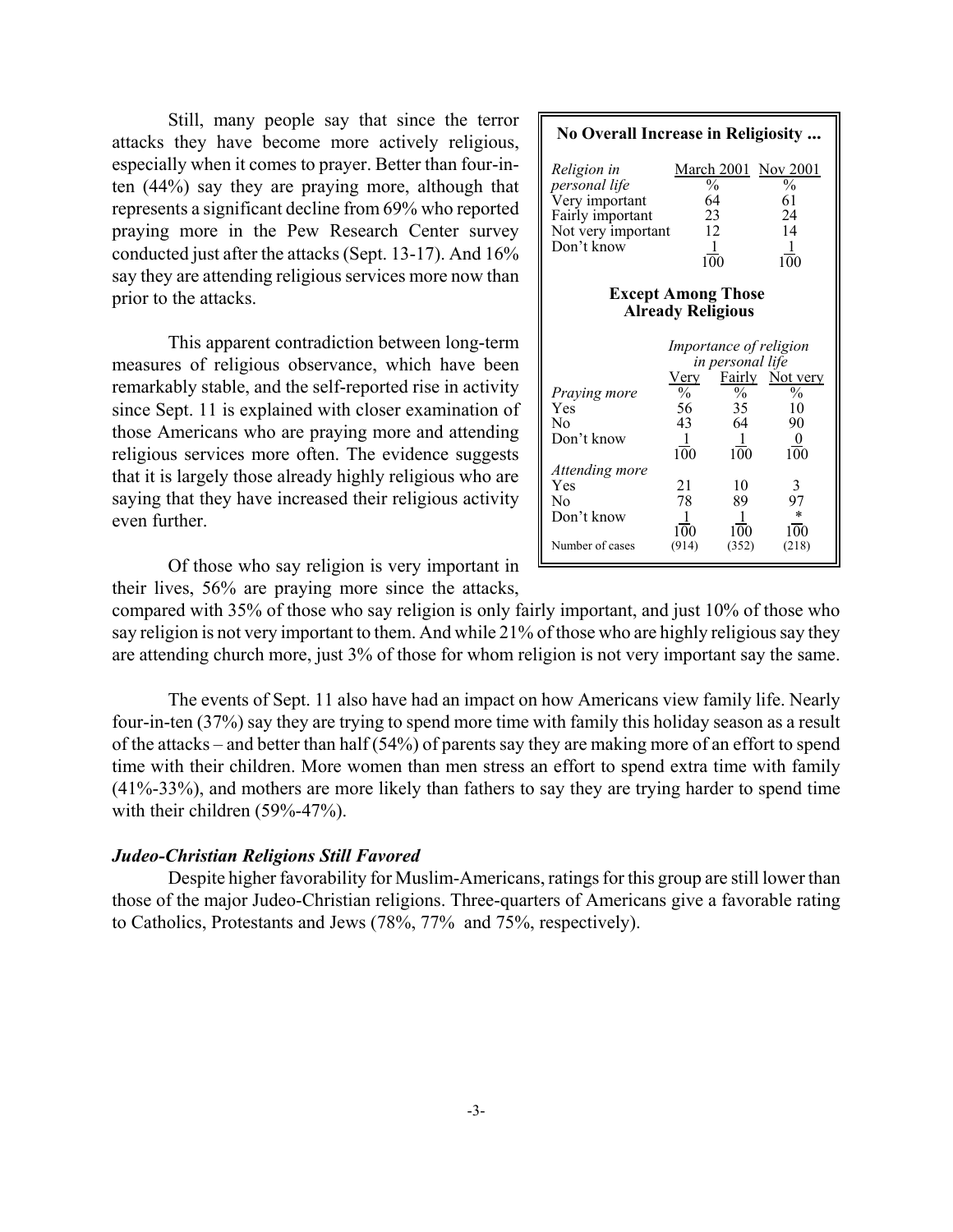Atheists continue to receive much lower favorability ratings than the major religions – just 32% view atheists positively, while about half (49%) rate them unfavorably. But the proportion viewing atheists unfavorably has declined from 57% in March.

The rise in favorability for Muslim-Americans has occurred among all religious groups. But differences in age and education are significant factors, with better-educated and younger people holding more favorable opinions toward Muslim-Americans. Nearly three-quarters (73%) of

| <b>Opinions of Religious Groups</b> |               |                        |               |  |  |  |  |  |
|-------------------------------------|---------------|------------------------|---------------|--|--|--|--|--|
|                                     | Favorable     | Unfavorable Can't Rate |               |  |  |  |  |  |
| Muslim-Americans                    | $\frac{0}{0}$ | $\frac{0}{0}$          | $\frac{0}{0}$ |  |  |  |  |  |
| Nov 2001                            | 59            | 17                     | $24=100$      |  |  |  |  |  |
| March 2001                          | 45            | 24                     | $31 = 100$    |  |  |  |  |  |
| Catholics                           |               |                        |               |  |  |  |  |  |
| Nov 2001                            | 78            | 8                      | $14=100$      |  |  |  |  |  |
| March 2001                          | 74            | 13                     | $13=100$      |  |  |  |  |  |
| Jews.                               |               |                        |               |  |  |  |  |  |
| Nov 2001                            | 75            | 7                      | $18=100$      |  |  |  |  |  |
| March 2001                          | 72            | 10                     | $18=100$      |  |  |  |  |  |
| <i>Protestants</i>                  |               |                        |               |  |  |  |  |  |
| Nov 2001                            | 77            | 5                      | $18=100$      |  |  |  |  |  |
| March 2001                          | n/a           | n/a                    | n/a           |  |  |  |  |  |
| Atheists                            |               |                        |               |  |  |  |  |  |
| Nov 2001                            | 32            | 49                     | $19=100$      |  |  |  |  |  |
| March 2001                          | 29            | 57                     | $14=100$      |  |  |  |  |  |

college graduates have positive impressions of this group, compared with 51% of those with a high school degree or less. About six-in-ten Americans (62%) under age 30 have favorable opinions of Muslim-Americans compared with just under half (48%) of people age 65 and over.

# *Few Familiar With Islam*

Islam remains largely unknown to most Americans, especially older and less-educated people. While 44% of those under age 30 say they know at least something about the Islamic faith, just 27% of those 65 and older say this. Nearly six-in-ten (59%) college graduates feel they know at least something about Islam, compared with 42% of those with some college education, and 25% of those who never attended college.

Half of respondents living in the East and 43% of those in the West say they know a great deal or something about Islamic beliefs and practices, compared with a third of those in the Midwest and three-in-ten of those in the South. And more Republicans than Democrats say they are at least somewhat familiar with the Muslim faith (45% to 34%).

Familiarity with Islam is generally associated with more positive views of Muslim-Americans, even when the respondent's education and age are taken into account. Roughly three-quarters (73%) of those who feel knowledgeable about Islam say they have a favorable view of Muslim-Americans, compared with just over half (53%) of those who say they know little or nothing about the Muslim faith. Moreover, people who say they know at least something about Islam are more than twice as likely (48% to 21%) to see Islam as having a lot in common with their own religious beliefs – a pattern, again, which holds up even among respondents of similar generations and educational backgrounds.

| <b>Familiarity and Favorability</b>                                                                                                                                               |                                                                              |                                                                                                                                |  |  |  |  |  |
|-----------------------------------------------------------------------------------------------------------------------------------------------------------------------------------|------------------------------------------------------------------------------|--------------------------------------------------------------------------------------------------------------------------------|--|--|--|--|--|
| View of<br>Muslim-Americans<br>Favorable<br>Unfavorable<br>Can't rate/Refused<br>How much in common<br>with your own religion?<br>A lot in common<br>Very different<br>Don't know | Some<br>$\frac{0}{0}$<br>73<br>12<br>15<br>$\overline{100}$<br>48<br>46<br>6 | Know about<br>Islamic faith?<br>A lot/ Not much/<br>Nothing<br>$\frac{0}{0}$<br>53<br>18<br>$\frac{29}{100}$<br>21<br>58<br>21 |  |  |  |  |  |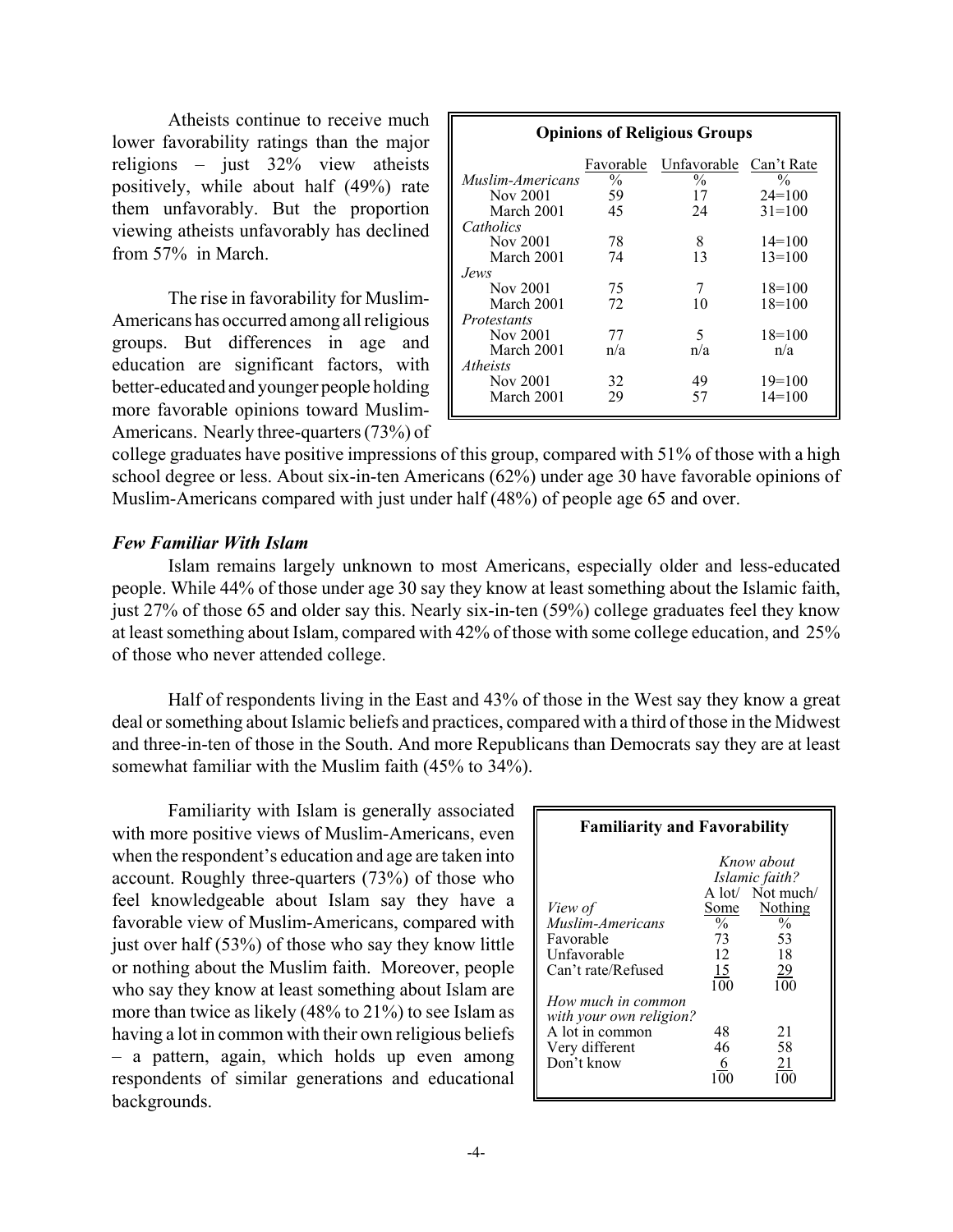## *College Grads See Similarities*

Among Americans who have a religious preference, 52% feel Islamic beliefs are very different from their own religious beliefs, while roughly three-in-ten (31%) think Islam and their own religion have a lot in common. Both religious denomination and education are strongly related to these views.

Roughly half (51%) of college graduates see more similarities than differences between Islam and their own religion, with 38% disagreeing. By comparison, just 21% of those who never attended college think Islam has a lot in common with their own faith, while 58% think it is very different. Among white Protestants who consider themselves bornagain or evangelical, 62% believe their religion is very different from Islam, while only 44% of those who are not evangelicals say this.

| <b>How Much Religious Common Ground?</b>                                                                          |                                                |                                   |                                                                      |  |  |  |  |  |
|-------------------------------------------------------------------------------------------------------------------|------------------------------------------------|-----------------------------------|----------------------------------------------------------------------|--|--|--|--|--|
|                                                                                                                   | Your religion and Islam<br>Have a lot Are very |                                   |                                                                      |  |  |  |  |  |
|                                                                                                                   | in common<br>$\frac{0}{0}$                     | different<br>$\frac{0}{0}$        | DK/<br>Ref<br>$\sqrt{0}$                                             |  |  |  |  |  |
| Total                                                                                                             | 31                                             | 52                                | $17=100$                                                             |  |  |  |  |  |
| White (Total)<br><b>Evangelical Protestant</b><br>Mainline Protestant<br>Catholic<br>African-American<br>Hispanic | 31<br>21<br>38<br>32<br>25<br>31               | 52<br>63<br>44<br>50<br>59.<br>51 | $17=100$<br>$16=100$<br>$18=100$<br>$18=100$<br>$16=100$<br>$18=100$ |  |  |  |  |  |
| College graduate<br>Some college<br>H.S. or less                                                                  | 51<br>35<br>21                                 | 38<br>53<br>58                    | $11 = 100$<br>$12=100$<br>$21 = 100$                                 |  |  |  |  |  |

Interestingly, while young people are

more likely to feel that they know something about the Islamic faith, they are just as likely as their elders to think their own religion is very different from the Islamic faith. And, despite a historically strong Muslim movement within the African-American community, non-Muslim African-Americans are at least as likely as whites to think Islam is very different from their own religion.

## *Terrorists' Motives*

For the most part, Americans believe the terrorists were primarily driven by political motives, although a substantial minority sees their religious beliefs as a factor. But here again, familiarity with the Muslim faith has an influence on attitudes.

Those who say they are most familiar with Islam are among the least likely to say they see a religious motivation to the attacks. Fewer than onein-four (24%) of those who say they know at least

| <b>Why did the Terrorists Attack?</b>                                         |                                               |                                         |                                                                               |  |  |  |  |  |  |
|-------------------------------------------------------------------------------|-----------------------------------------------|-----------------------------------------|-------------------------------------------------------------------------------|--|--|--|--|--|--|
| Political beliefs<br>Religious beliefs<br>Both equally<br>Other<br>Don't know | Total<br>$\frac{0}{0}$<br>49<br>30<br>10<br>5 | Some<br>$\frac{0}{0}$<br>51<br>24<br>12 | Know about Islam<br>$A lot$ Not much/<br>Nothing<br>$\frac{0}{0}$<br>46<br>33 |  |  |  |  |  |  |

something about the Muslim faith say religious beliefs alone were behind the attacks, while more than half (51%) say it was mostly political. By comparison, a third of those who say they know little or nothing about Islam think the attacks were motivated primarily by religious beliefs.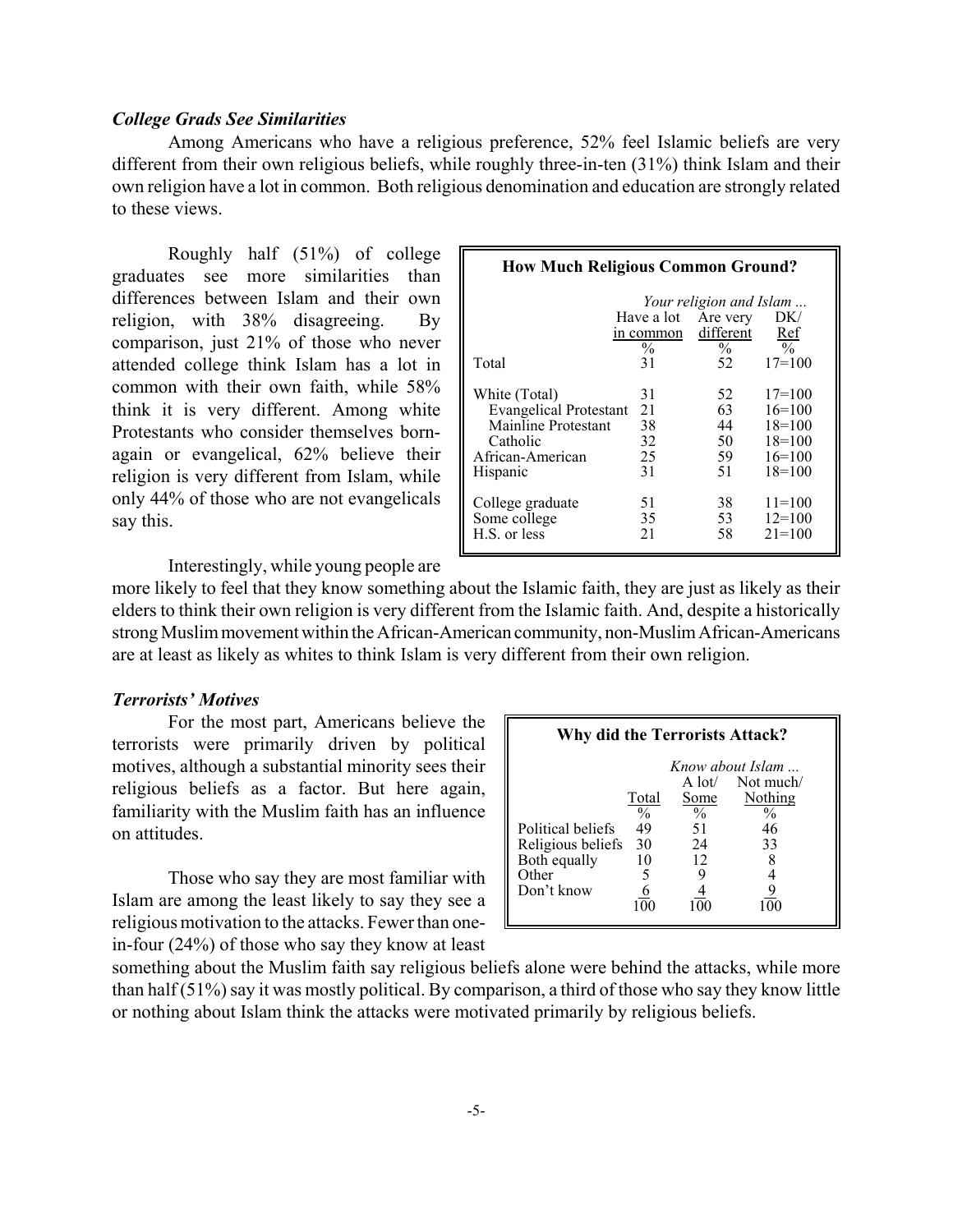## *War and Morality*

To test the public's views on the morality of using military force, one group of respondents was asked whether war is *sometimes* or *never* morally justified. Better than eight-in-ten (83%) say that it is sometimes warranted, which nearly mirrors the current level of support for the conflict in Afghanistan (85%). When another group was asked whether war is *often* or *never* morally justified, 64% chose the former and 24% said war is never morally justified.

The war in Afghanistan is the exception that some who have moral objections to war are willing to allow. Even among those who say that war is *never* justified, more than half (55%) support the current war on terrorism.

| <b>Supporting the War, Despite Moral Concerns</b>                                                                                                                                            |                       |                                                     |                                   |                              |                            |  |  |  |
|----------------------------------------------------------------------------------------------------------------------------------------------------------------------------------------------|-----------------------|-----------------------------------------------------|-----------------------------------|------------------------------|----------------------------|--|--|--|
| <i>Taking military action</i> <b>Total</b>                                                                                                                                                   |                       |                                                     | Men Women White                   |                              | Non-<br>White <sup>+</sup> |  |  |  |
| against terrorists                                                                                                                                                                           | $\%$                  |                                                     |                                   |                              |                            |  |  |  |
| Favor                                                                                                                                                                                        | 85                    | 89                                                  | 81                                | 88                           | 68                         |  |  |  |
| Oppose                                                                                                                                                                                       | 8                     |                                                     | 9                                 | 6                            | 20                         |  |  |  |
| Don't know                                                                                                                                                                                   | $\overline{7}$<br>100 | $\begin{array}{c}\n8 \\ \frac{3}{100}\n\end{array}$ | 10<br>100                         | <u>6</u><br>$1\overline{0}0$ | <u>12</u><br>100           |  |  |  |
| War is $\ldots$                                                                                                                                                                              |                       |                                                     |                                   |                              |                            |  |  |  |
| Sometimes justified                                                                                                                                                                          | 83                    | 87                                                  | 79                                | 86                           | 71                         |  |  |  |
| Never justified                                                                                                                                                                              | 12                    | 11                                                  | 14                                | 10                           | 24                         |  |  |  |
| Don't know                                                                                                                                                                                   | $\frac{5}{100}$       | $\frac{2}{100}$                                     | $\mathcal{I}$<br>$1\overline{0}0$ | 4<br>100                     | $\frac{5}{100}$            |  |  |  |
| War is $\ldots$                                                                                                                                                                              |                       |                                                     |                                   |                              |                            |  |  |  |
| Often justified                                                                                                                                                                              | 64                    | 68                                                  | 59                                | 66                           | 53                         |  |  |  |
| Never justified                                                                                                                                                                              | 24                    | 20                                                  | 28                                | 21                           | 35                         |  |  |  |
| Don't know                                                                                                                                                                                   | <u>12</u>             | <u>12</u>                                           | <u>13</u>                         | <u>13</u>                    | <u>12</u>                  |  |  |  |
|                                                                                                                                                                                              | 100                   | 100                                                 | 100                               | 100                          | 100                        |  |  |  |
| Bigger concern                                                                                                                                                                               |                       |                                                     |                                   |                              |                            |  |  |  |
| Not aggressive enough                                                                                                                                                                        | 56                    | 68                                                  | 45                                | 58                           | 46                         |  |  |  |
| Civilian casualties                                                                                                                                                                          | 25                    | 19                                                  | 31                                | 23                           | 35                         |  |  |  |
| Don't know                                                                                                                                                                                   | <u>19</u>             | <u>13</u>                                           | <u>24</u>                         | <u> 19</u>                   | <u> 19</u>                 |  |  |  |
|                                                                                                                                                                                              | 100                   | $\overline{100}$                                    | 100                               | 100                          | 100                        |  |  |  |
| + Non-white includes respondents who identify themselves as black, Asian,<br>or of some other or mixed race. The designation Hispanic is unrelated to the<br>white/non-white categorization. |                       |                                                     |                                   |                              |                            |  |  |  |

Women, Democrats and young adults are more likely to object to war

under any circumstances. And 35% of non-whites say that war is never justified, compared with two-in-ten whites (21%).

Religious differences have only a limited influence on attitudes toward war–with the exception of the differences among Protestants. The greatest religious divide on this issue is between white evangelical Protestants (77% say war is "often" justified) and mainline Protestants, who show the lowest support for war of any religious grouping (64%).

When evaluating *how* the United States wages war, Americans are more concerned that the U.S. doesn't push hard enough to achieve military victory (56%) than worry about civilian casualties (25%). However, a familiar pattern emerges when considering this aspect of war. Women are more concerned about civilian casualties than are men (31% women vs. 19% men), while men are more concerned that the U.S. doesn't push hard for military victory (68% men, 45% women).

Civilian casualties are a greater concern for young adults (39% of those under 30), minorities, less-affluent Americans, Democrats, and those on the East Coast. But Americans in rural areas are particularly concerned that the U.S. doesn't push hard enough to achieve military victory. Among religious groups, those who are most likely to be concerned about civilian casualties are Catholics and seculars (those who report no religious affiliation).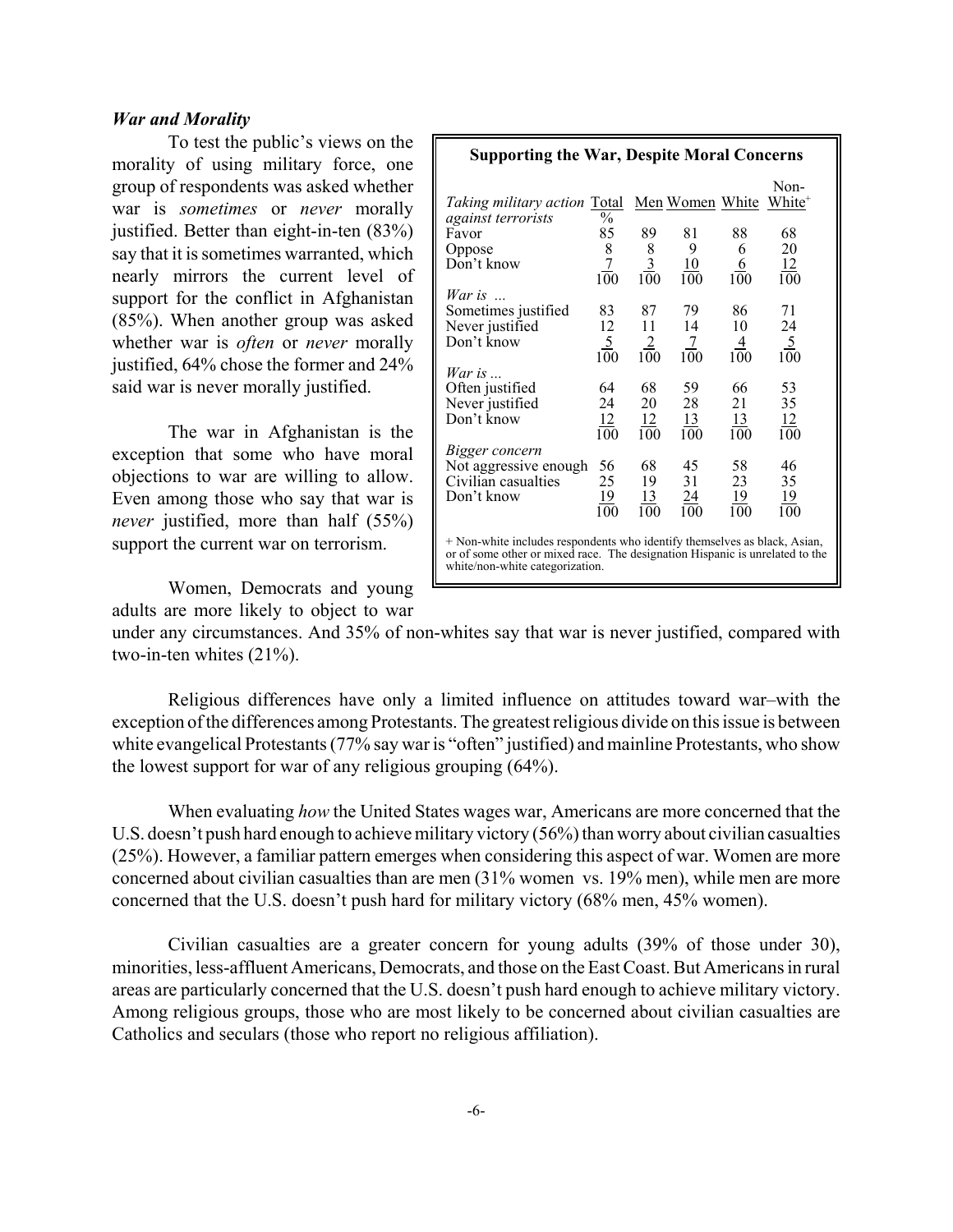### *Role of Religious Media*

Nearly a quarter (24%) of Americans say they have at least sometimes been getting information about terrorist attacks or the war on terrorism from religious radio or TV shows, with 11% saying they regularly use these sources. Older Americans are far more likely to refer to religious media sources than are younger people – fully 37% of those age 65 and older say they regularly or sometimes gain information from these sources, compared with just 16% of those under age 30.

There are also significant racial and religious gaps in the use of religious media sources. Overall, 21% of whites say they have been regularly or sometimes getting information from religious radio or TV shows, compared with 42% of African-Americans. But among whites, 44% of evangelical Protestants have been learning about the current crisis from religious media sources, compared with 11% of mainline Protestants, 14% of Catholics, and just 6% of seculars.

#### \*\*\*\*\*\*\*\*\*\*\*\*\*\*\*\*\*\*\*\*\*\*\*\*\*\*\*\*\*\*\*\*\*\*\*\*\*\*\*\*\*\*\*\*\*\*\*\*\*\*\*\*

### **ABOUT THIS SURVEY**

Results for the survey are based on telephone interviews conducted under the direction of Princeton Survey Research Associates among a nationwide sample of 1,500 adults, 18 years of age or older, during the period November 13-19, 2001. Based on the total sample, one can say with 95% confidence that the error attributable to sampling and other random effects is plus or minus 3 percentage points. For results based on either Form 1 ( $N=769$ ) or Form 2 (N=731), the sampling error is plus or minus 4 percentage points.

In addition to sampling error, one should bear in mind that question wording and practical difficulties in conducting surveys can introduce error or bias into the findings of opinion polls.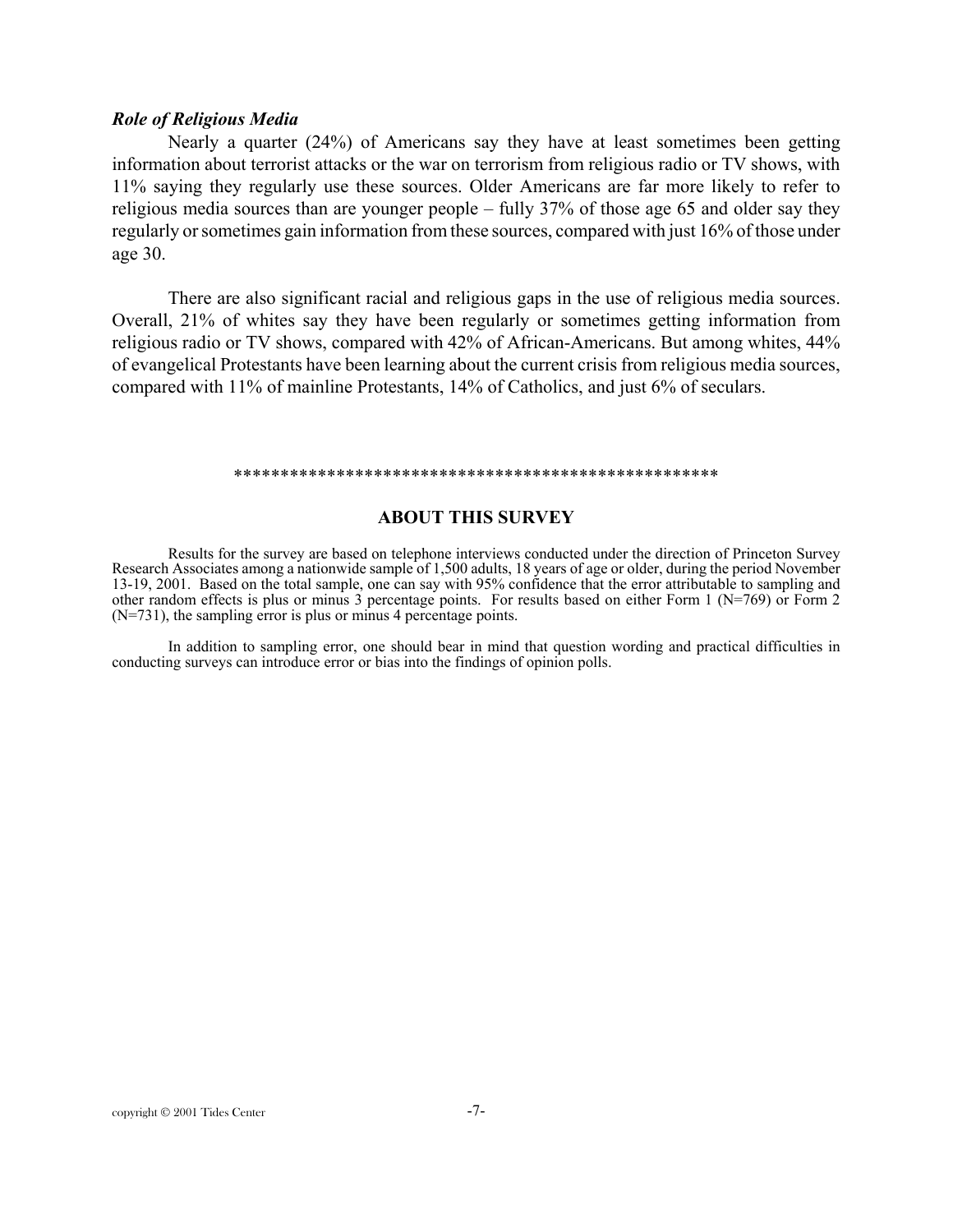| <b>INFLUENCE OF RELIGION ON AMERICAN LIFE</b> |  |  |  |  |  |  |  |
|-----------------------------------------------|--|--|--|--|--|--|--|
|-----------------------------------------------|--|--|--|--|--|--|--|

|                                                                                                                   | Increasing Losing Other    | $-March$ 2001 $-$          |                                                      | Increasing Losing Other    |                            | $-Mid-November 2001$ -                                 | Change in                                 |
|-------------------------------------------------------------------------------------------------------------------|----------------------------|----------------------------|------------------------------------------------------|----------------------------|----------------------------|--------------------------------------------------------|-------------------------------------------|
|                                                                                                                   | $\frac{0}{0}$              | $\%$                       | $\frac{0}{0}$                                        | $\overline{\frac{0}{0}}$   | $\frac{0}{0}$              | $\frac{0}{0}$                                          | Increasing                                |
| <b>Total</b>                                                                                                      | 37                         | 55                         | $8=100$                                              | 78                         | 12                         | $10=100$                                               | $+41$                                     |
| Sex<br>Male<br>Female                                                                                             | 36<br>38                   | 55<br>54                   | $9=100$<br>$8=100$                                   | 70<br>83                   | 16<br>9                    | $14=100$<br>$8=100$                                    | $+34$<br>$+45$                            |
| Race<br>White<br>Non-white                                                                                        | 36<br>39                   | 56<br>52                   | $8=100$<br>$9=100$                                   | 77<br>79                   | 12<br>14                   | $11 = 100$<br>$7 = 100$                                | $+41$<br>$+40$                            |
| Race and Sex<br>White Men<br>White Women                                                                          | 36<br>37                   | 56<br>55                   | $8=100$<br>$8=100$                                   | 70<br>83                   | 15<br>9                    | $15=100$<br>$8=100$                                    | $+34$<br>$+46$                            |
| Age<br>Under 30<br>30-49<br>50-64<br>$65+$                                                                        | 33<br>38<br>40<br>35       | 62<br>55<br>54<br>49       | $5 = 100$<br>$7=100$<br>$6=100$<br>$16=100$          | 77<br>75<br>82<br>77       | 14<br>14<br>10<br>10       | $9=100$<br>$11 = 100$<br>$8=100$<br>$13 = 100$         | $+44$<br>$+37$<br>$+42$<br>$+42$          |
| Sex and Age<br>Men under 50<br>Women under 50<br>Men $50+$<br>Women $50+$                                         | 36<br>36<br>35<br>40       | 57<br>58<br>55<br>49       | $7=100$<br>$6=100$<br>$10=100$<br>$11 = 100$         | 69<br>82<br>71<br>87       | 17<br>11<br>15<br>6        | $14=100$<br>$7=100$<br>$14=100$<br>$7=100$             | $+33$<br>$+46$<br>$+36$<br>$+47$          |
| <b>Education</b><br>College Grad.<br>Some College<br>H.S. Grad. & Less                                            | 40<br>36<br>36             | 52<br>57<br>55             | $8=100$<br>$7 = 100$<br>$9=100$                      | 76<br>77<br>78             | 10<br>13<br>13             | $14=100$<br>$10=100$<br>$9=100$                        | $+36$<br>$+41$<br>$+42$                   |
| <b>Family Income</b><br>$$75,000+$<br>\$50,000-\$74,999<br>\$30,000-\$49,999<br>\$20,000-\$29,999<br>$<$ \$20,000 | 36<br>42<br>35<br>39<br>34 | 56<br>52<br>59<br>54<br>56 | $8=100$<br>$6=100$<br>$6=100$<br>$7=100$<br>$10=100$ | 73<br>75<br>82<br>80<br>75 | 13<br>11<br>11<br>17<br>13 | $14=100$<br>$14=100$<br>$7=100$<br>$3=100$<br>$12=100$ | $+37$<br>$+33$<br>$+47$<br>$+41$<br>$+41$ |

Question: At the present time, do you think religion as a whole is increasing its influence on American life or losing its influence?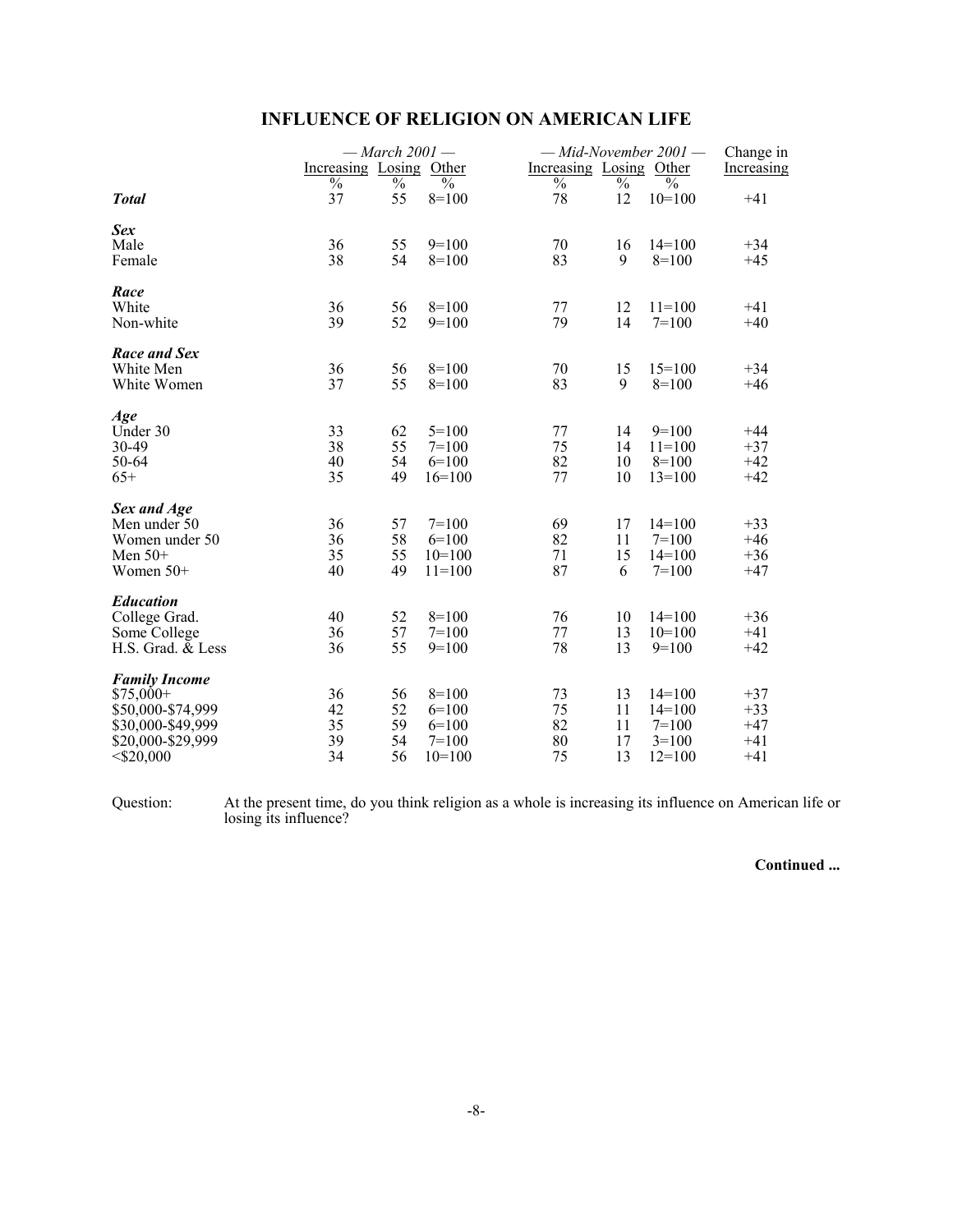|                                                                                                                                         |                         | $-March 2001-$       |                                             |                         |                      | $-Mid-November 2001$ -                     | Change in                        |
|-----------------------------------------------------------------------------------------------------------------------------------------|-------------------------|----------------------|---------------------------------------------|-------------------------|----------------------|--------------------------------------------|----------------------------------|
|                                                                                                                                         | Increasing Losing Other |                      |                                             | Increasing Losing Other |                      |                                            | Increasing                       |
| <b>Total</b>                                                                                                                            | $\%$<br>37              | $\%$<br>55           | $\%$<br>$8=100$                             | $\%$<br>78              | $\%$<br>12           | $\frac{0}{0}$<br>$10=100$                  | $+41$                            |
| <b>Region</b><br>East<br>Midwest<br>South<br>West                                                                                       | 30<br>39<br>38<br>38    | 61<br>55<br>54<br>51 | $9=100$<br>$6=100$<br>$8=100$<br>$11 = 100$ | 67<br>79<br>82<br>76    | 18<br>12<br>11<br>10 | $15=100$<br>$9=100$<br>$7=100$<br>$14=100$ | $+37$<br>$+40$<br>$+44$<br>$+38$ |
| <b>Religious Affiliation</b><br>Total White Protestant<br>White Protestant Evangelical<br>White Prot. Non-Evangelical<br>White Catholic | 37<br>40<br>33<br>33    | 55<br>54<br>57<br>60 | $8=100$<br>$6=100$<br>$10=100$<br>$7=100$   | 83<br>83<br>82<br>79    | 10<br>10<br>10<br>9  | $7=100$<br>$7=100$<br>$8=100$<br>$12=100$  | $+46$<br>$+43$<br>$+49$<br>$+46$ |
| <b>Community Size</b><br>Large City<br>Suburb<br>Small City/Town<br>Rural Area                                                          | 37<br>38<br>38<br>35    | 54<br>54<br>54<br>56 | $9=100$<br>$8=100$<br>$8=100$<br>$9=100$    | 76<br>79<br>80<br>72    | 10<br>12<br>11<br>16 | $14=100$<br>$9=100$<br>$9=100$<br>$12=100$ | $+39$<br>$+41$<br>$+42$<br>$+37$ |
| <b>Party ID</b><br>Republican<br>Democrat<br>Independent                                                                                | 36<br>41<br>36          | 56<br>50<br>58       | $8=100$<br>$9=100$<br>$6=100$               | 83<br>80<br>71          | 10<br>11<br>16       | $7=100$<br>$9=100$<br>$13=100$             | $+47$<br>$+39$<br>$+35$          |
| <b>2000 Presidential Vote</b><br>Bush<br>Gore                                                                                           | 34<br>41                | 60<br>51             | $6=100$<br>$8=100$                          | 78<br>79                | 11<br>12             | $11 = 100$<br>$9=100$                      | $+44$<br>$+38$                   |
| <b>Marital Status</b><br>Married<br>Unmarried                                                                                           | 38<br>35                | 55<br>55             | $7=100$<br>$10=100$                         | 79<br>75                | 11<br>14             | $10=100$<br>$11 = 100$                     | $+41$<br>$+40$                   |
| <b>Parental Status</b><br>Parent<br>Non-Parent                                                                                          | 38<br>36                | 55<br>55             | $7 = 100$<br>$9=100$                        | 74<br>80                | 15<br>11             | $11 = 100$<br>$9=100$                      | $+36$<br>$+44$                   |
| <b>Labor Union</b><br>Union Household<br>Non-Union Household                                                                            | 36<br>37                | 56<br>55             | $8=100$<br>$8=100$                          | 76<br>78                | 11<br>12             | $13=100$<br>$10=100$                       | $+40$<br>$+41$                   |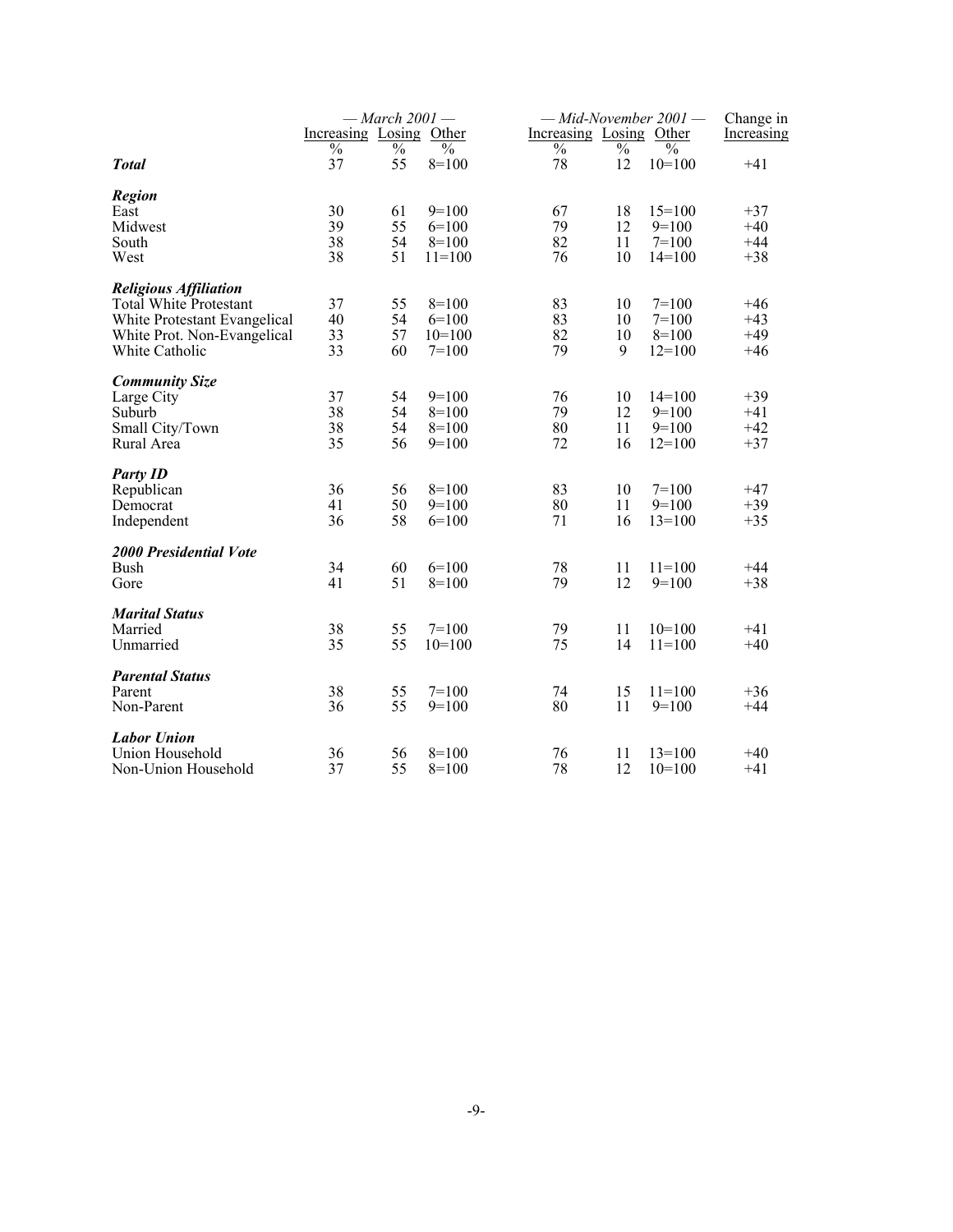|                                                                                                                   | Favorable<br>$\frac{0}{0}$ | — March $2001$ —<br>Unfavorable<br>DK<br>$\overline{\frac{0}{6}}$<br>$\frac{0}{0}$ |                                                                |                            | $-Mid$ -November 2001 —<br>Favorable<br>Unfavorable<br>DK<br>$\overline{\frac{0}{0}}$<br>$\frac{0}{0}$<br>$\frac{0}{0}$ |                                                            |                                           |  |
|-------------------------------------------------------------------------------------------------------------------|----------------------------|------------------------------------------------------------------------------------|----------------------------------------------------------------|----------------------------|-------------------------------------------------------------------------------------------------------------------------|------------------------------------------------------------|-------------------------------------------|--|
| <b>Total</b>                                                                                                      | 45                         | 24                                                                                 | $31 = 100$                                                     | 59                         | 17                                                                                                                      | $24=100$                                                   | $+14$                                     |  |
| <b>Sex</b><br>Male<br>Female                                                                                      | 49<br>41                   | 25<br>24                                                                           | $26=100$<br>$35 = 100$                                         | 59<br>59                   | 21<br>14                                                                                                                | $20=100$<br>$27=100$                                       | $+10$<br>$+18$                            |  |
| Race<br>White<br>Non-white<br><b>Black</b><br>Hispanic*                                                           | 43<br>51<br>52<br>48       | 25<br>22<br>24<br>21                                                               | $32=100$<br>$27=100$<br>$24=100$<br>$31 = 100$                 | 60<br>55<br>52<br>56       | 18<br>16<br>19<br>18                                                                                                    | $22=100$<br>$29=100$<br>$29=100$<br>$26=100$               | $+17$<br>$+4$<br>$\mathbf{0}$<br>$+8$     |  |
| <b>Race and Sex</b><br>White Men<br>White Women                                                                   | 47<br>40                   | 26<br>24                                                                           | $27=100$<br>$36=100$                                           | 59<br>61                   | 21<br>15                                                                                                                | $20=100$<br>$24=100$                                       | $+12$<br>$+21$                            |  |
| Age<br>Under 30<br>30-49<br>50-64<br>$65+$                                                                        | 55<br>48<br>39<br>33       | 24<br>23<br>29<br>22                                                               | $21 = 100$<br>$29=100$<br>$32 = 100$<br>$45=100$               | 62<br>63<br>58<br>48       | 18<br>17<br>16<br>19                                                                                                    | $20=100$<br>$20=100$<br>$26=100$<br>$33=100$               | $+7$<br>$+15$<br>$+19$<br>$+15$           |  |
| Sex and Age<br>Men under 50<br>Women under 50<br>Men $50+$<br>Women $50+$                                         | 57<br>46<br>38<br>34       | 21<br>26<br>30<br>23                                                               | $22 = 100$<br>$28=100$<br>$32 = 100$<br>$43 = 100$             | 60<br>65<br>58<br>51       | 21<br>15<br>21<br>14                                                                                                    | $19=100$<br>$20=100$<br>$21 = 100$<br>$35 = 100$           | $+3$<br>$+19$<br>$+20$<br>$+17$           |  |
| <b>Education</b><br>College Grad.<br>Some College<br>High School Grad.<br>$-H.S.$ Grad.                           | 55<br>49<br>39<br>35       | 18<br>21<br>27<br>35                                                               | $27=100$<br>$30=100$<br>$34=100$<br>$30=100$                   | 73<br>62<br>56<br>37       | 11<br>17<br>19<br>26                                                                                                    | $16=100$<br>$21 = 100$<br>$25=100$<br>$37=100$             | $+18$<br>$+13$<br>$+17$<br>$+2$           |  |
| <b>Family Income</b><br>$$75,000+$<br>\$50,000-\$74,999<br>\$30,000-\$49,999<br>\$20,000-\$29,999<br>$<$ \$20,000 | 56<br>44<br>46<br>43<br>41 | 22<br>24<br>25<br>26<br>27                                                         | $22 = 100$<br>$32 = 100$<br>$29=100$<br>$31 = 100$<br>$32=100$ | 68<br>72<br>59<br>60<br>52 | 15<br>14<br>20<br>18<br>23                                                                                              | $17=100$<br>$14=100$<br>$21 = 100$<br>$22=100$<br>$25=100$ | $+12$<br>$+28$<br>$+13$<br>$+17$<br>$+11$ |  |

## **FAVORABILITY OF MUSLIM-AMERICANS**

\* The designation Hispanic is unrelated to the white-black categorization.

Question: Now thinking about some specific religious groups... Is your overall opinion of Muslim-Americans very favorable, mostly favorable, mostly Unfavorable, or very unfavorable?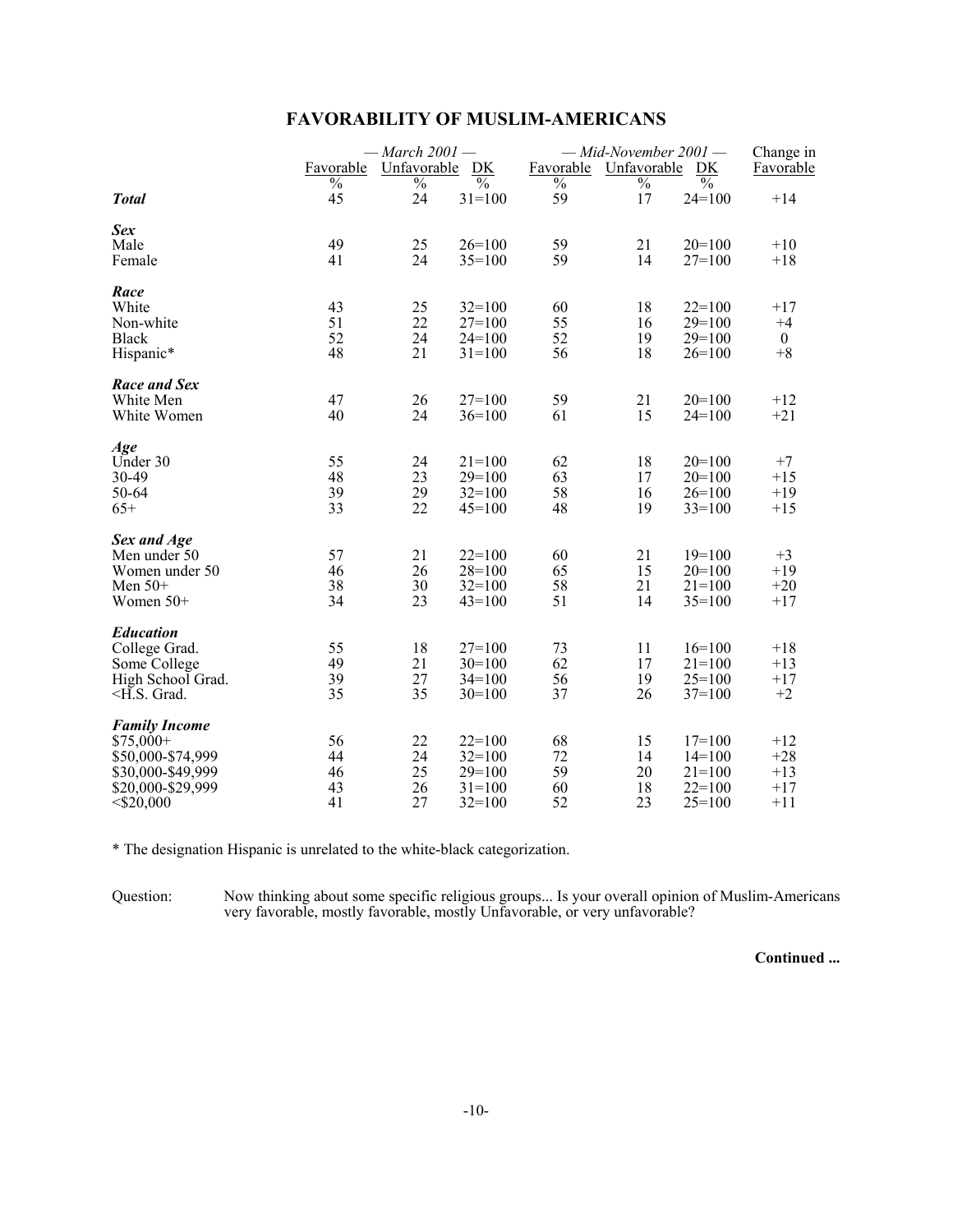|                                   | Favorable | $-$ March 2001 $-$<br>Unfavorable | DK                      | Favorable     | $-Mid-November 2001$ -<br>Unfavorable | DK            | Change in<br><b>Favorable</b> |
|-----------------------------------|-----------|-----------------------------------|-------------------------|---------------|---------------------------------------|---------------|-------------------------------|
|                                   | $\%$      | $\%$                              | $\sqrt[0]{\phantom{0}}$ | $\frac{0}{0}$ | $\%$                                  | $\frac{0}{0}$ |                               |
| <b>Total</b>                      | 45        | 24                                | $31 = 100$              | 59            | 17                                    | $24=100$      | $+14$                         |
| <b>Region</b>                     |           |                                   |                         |               |                                       |               |                               |
| East                              | 47        | 18                                | $35=100$                | 65            | 14                                    | $21 = 100$    | $+18$                         |
| Midwest                           | 43        | 24                                | $33=100$                | 57            | 20                                    | $23=100$      | $+14$                         |
| South                             | 42        | 30                                | $28=100$                | 56            | 21                                    | $23=100$      | $+14$                         |
| West                              | 49        | 21                                | $30=100$                | 60            | 13                                    | $27=100$      | $+11$                         |
| <b>Religious Affiliation</b>      |           |                                   |                         |               |                                       |               |                               |
| <b>Total White Protestant</b>     | 37        | 31                                | $32=100$                | 59            | 20                                    | $21 = 100$    | $+22$                         |
| White Protestant Evangelical      | 34        | 38                                | $28=100$                | 55            | 22                                    | $23=100$      | $+21$                         |
| White Prot. Non-Evangelical       | 40        | 23                                | $37=100$                | 64            | 17                                    | $19=100$      | $+24$                         |
| White Catholic                    | 51        | 16                                | $33=100$                | 70            | 14                                    | $16=100$      | $+19$                         |
| Secular                           | 51        | 19                                | $30=100$                | 54            | 16                                    | $30=100$      | $+3$                          |
| <b>Community Size</b>             |           |                                   |                         |               |                                       |               |                               |
| Large City                        | 50        | 26                                | $24=100$                | 57            | 18                                    | $25=100$      | $+7$                          |
| Suburb                            | 50        | 23                                | $27=100$                | 64            | 16                                    | $20=100$      | $+14$                         |
| Small City/Town                   | 44        | 22                                | $34=100$                | 59            | 15                                    | $26=100$      | $+15$                         |
| Rural Area                        | 36        | 29                                | $35=100$                | 55            | 22                                    | $23=100$      | $+19$                         |
| <b>Party ID</b>                   |           |                                   |                         |               |                                       |               |                               |
| Republican                        | 40        | 32                                | $28=100$                | 62            | 19                                    | $19=100$      | $+22$                         |
| Democrat                          | 47        | 22                                | $31 = 100$              | 58            | 18                                    | $24=100$      | $+11$                         |
| Independent                       | 51        | 20                                | $29=100$                | 60            | 17                                    | $23=100$      | $+9$                          |
| <b>Party and Ideology</b>         |           |                                   |                         |               |                                       |               |                               |
| Conservative Republican           | 35        | 40                                | $25=100$                | 64            | 19                                    | $17=100$      | $+29$                         |
| Moderate/Liberal Republican       | 50        | 18                                | $32=100$                | 61            | 18                                    | $21 = 100$    | $+11$                         |
| Conservative/Moderate Democrat 46 |           | 24                                | $30=100$                | 56            | 19                                    | $25=100$      | $+10$                         |
| Liberal Democrat                  | 56        | 16                                | $28=100$                | 68            | 18                                    | $14=100$      | $+12$                         |
| <b>Bush Approval</b>              |           |                                   |                         |               |                                       |               |                               |
| Approve                           | n/a       | n/a                               | n/a                     | 61            | 17                                    | $22=100$      | --                            |
| Disapprove                        | n/a       | n/a                               | n/a                     | 61            | 18                                    | $21 = 100$    | $-$                           |
| <b>2000 Presidential Vote</b>     |           |                                   |                         |               |                                       |               |                               |
| <b>Bush</b>                       | 41        | 30                                | $29=100$                | 65            | 17                                    | $18=100$      | $+24$                         |
| Gore                              | 51        | 19                                | $30=100$                | 65            | 12                                    | $23=100$      | $+14$                         |
| <b>Marital Status</b>             |           |                                   |                         |               |                                       |               |                               |
| Married                           | 44        | 25                                | $31 = 100$              | 60            | 16                                    | $24=100$      | $+16$                         |
| Unmarried                         | 46        | 24                                | $30=100$                | 58            | 19                                    | $23=100$      | $+12$                         |
| <b>Parental Status</b>            |           |                                   |                         |               |                                       |               |                               |
| Parent                            | 47        | 23                                | $30=100$                | 61            | 18                                    | $21 = 100$    | $+14$                         |
| Non-Parent                        | 44        | 25                                | $31 = 100$              | 58            | 17                                    | $25=100$      | $+14$                         |
| <b>Labor Union</b>                |           |                                   |                         |               |                                       |               |                               |
| Union Household                   | 45        | 27                                | $28=100$                | 60            | 16                                    | $24=100$      | $+15$                         |
| Non-Union Household               | 45        | 24                                | $31 = 100$              | 59            | 18                                    | $23=100$      | $+14$                         |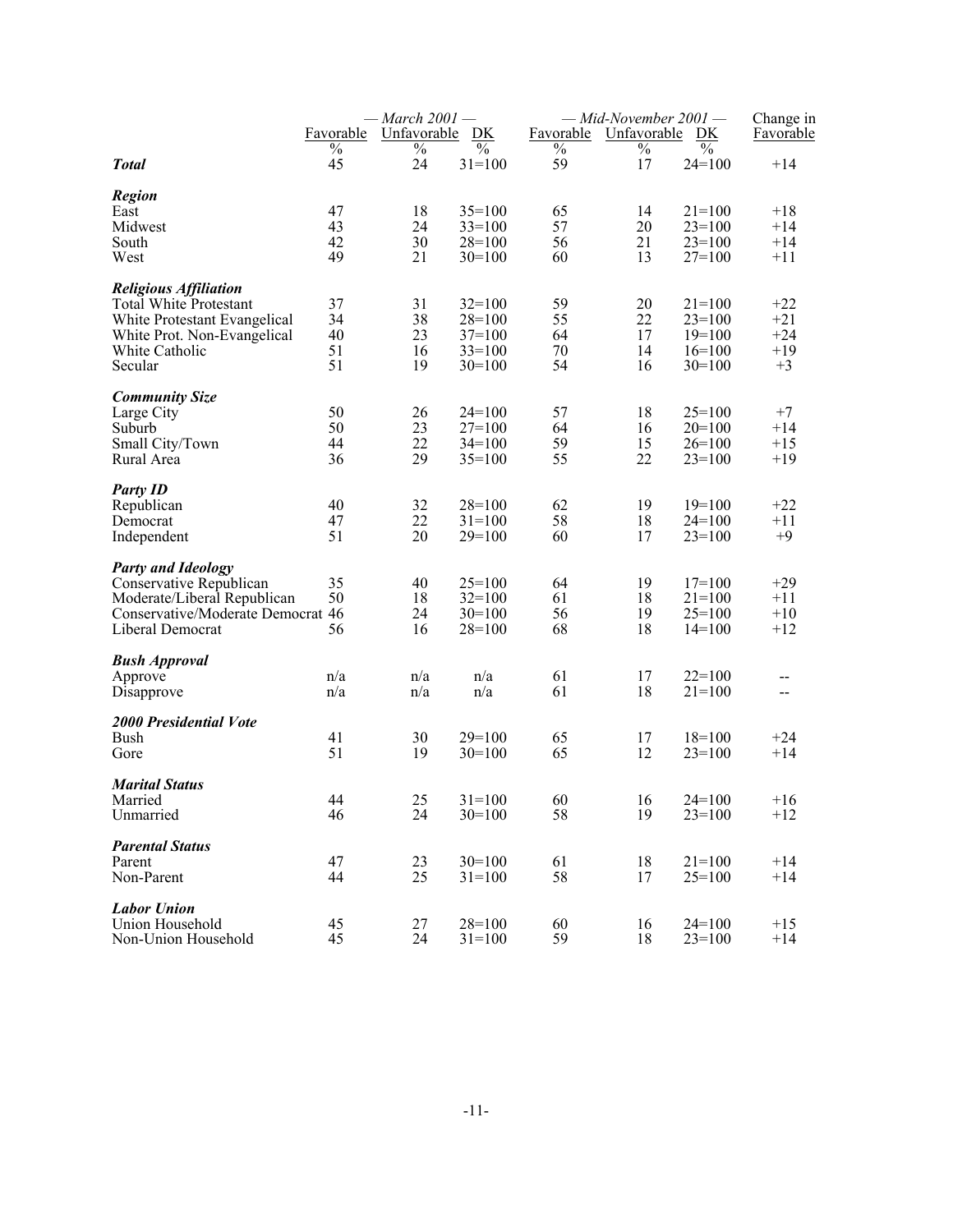## **PERCEPTIONS OF ISLAM**

|                                                                                                                                               | Islam and Respondent's Religion+ |            |                                      | Why Terrorists Attacked        |                                |                                |                                      |
|-----------------------------------------------------------------------------------------------------------------------------------------------|----------------------------------|------------|--------------------------------------|--------------------------------|--------------------------------|--------------------------------|--------------------------------------|
|                                                                                                                                               | Lot in                           | Very       |                                      | Religious                      | Political                      |                                | Other/                               |
|                                                                                                                                               | Common                           | Different  | DK                                   | <b>Beliefs</b>                 | <b>Beliefs</b>                 | Both                           | DK                                   |
| <b>Total</b>                                                                                                                                  | $\overline{\frac{0}{0}}$<br>31   | $\%$<br>52 | $\overline{\frac{0}{0}}$<br>$17=100$ | $\overline{\frac{0}{0}}$<br>30 | $\overline{\frac{0}{0}}$<br>49 | $\overline{\frac{0}{0}}$<br>10 | $\overline{\frac{0}{0}}$<br>$11=100$ |
|                                                                                                                                               |                                  |            |                                      |                                |                                |                                |                                      |
| <b>Sex</b>                                                                                                                                    |                                  |            |                                      |                                |                                |                                |                                      |
| Male                                                                                                                                          | 35                               | 51         | $14=100$                             | 32                             | 49                             | 9                              | $10=100$                             |
| Female                                                                                                                                        | 28                               | 53         | $19=100$                             | 29                             | 49                             | 10                             | $12=100$                             |
|                                                                                                                                               |                                  |            |                                      |                                |                                |                                |                                      |
| Race<br>White                                                                                                                                 | 31                               | 52         | $17=100$                             | 30                             | 49                             | 10                             | $11=100$                             |
| Non-white                                                                                                                                     | 30                               | 55         | $15=100$                             | 30                             | 52                             | $\,8\,$                        | $10=100$                             |
| <b>Black</b>                                                                                                                                  | 25                               | 59         | $16=100$                             | 30                             | 52                             | $\overline{7}$                 | $11=100$                             |
| Hispanic*                                                                                                                                     | 31                               | 51         | $18=100$                             | 35                             | 47                             | 10                             | $8=100$                              |
|                                                                                                                                               |                                  |            |                                      |                                |                                |                                |                                      |
| Race and Sex                                                                                                                                  |                                  |            |                                      |                                |                                |                                |                                      |
| White Men                                                                                                                                     | 36                               | 51         | $13=100$                             | 33                             | 48                             | 9                              | $10=100$                             |
| White Women                                                                                                                                   | 28                               | 52         | $20=100$                             | 29                             | 49                             | 10                             | $12=100$                             |
|                                                                                                                                               |                                  |            |                                      |                                |                                |                                |                                      |
| Age<br>Under 30                                                                                                                               | 31                               | 55         | $14=100$                             | 31                             | 52                             | 9                              | $8=100$                              |
| 30-49                                                                                                                                         | 33                               | 52         | $15=100$                             | 33                             | 50                             | 9                              | $8=100$                              |
| 50-64                                                                                                                                         | 33                               | 47         | $20=100$                             | 26                             | 50                             | 10                             | $14=100$                             |
| $65+$                                                                                                                                         | 25                               | 58         | $17 = 100$                           | 27                             | 43                             | 10                             | $20=100$                             |
|                                                                                                                                               |                                  |            |                                      |                                |                                |                                |                                      |
| Sex and Age                                                                                                                                   |                                  |            |                                      |                                |                                |                                |                                      |
| Men under 50                                                                                                                                  | 36                               | 51         | $13=100$                             | 33                             | 50                             | 8                              | $9=100$                              |
| Women under 50                                                                                                                                | 29                               | 54         | $17=100$                             | 33                             | 51                             | 10                             | $6=100$                              |
| Men $50+$                                                                                                                                     | 35                               | 50         | $15=100$                             | 31                             | 46                             | 10                             | $13=100$                             |
| Women 50+                                                                                                                                     | 26                               | 53         | $21 = 100$                           | 23                             | 47                             | 10                             | $20=100$                             |
| <b>Education</b>                                                                                                                              |                                  |            |                                      |                                |                                |                                |                                      |
| College Grad.                                                                                                                                 | 51                               | 38         | $11=100$                             | 25                             | 56                             | 12                             | $7 = 100$                            |
| Some College                                                                                                                                  | 35                               | 53         | $12=100$                             | 33                             | 48                             | 9                              | $10=100$                             |
| High School Grad.                                                                                                                             | 22                               | 56         | $22=100$                             | 31                             | 48                             | 9                              | $12=100$                             |
| <h.s. grad.<="" td=""><td>16</td><td>64</td><td><math>20=100</math></td><td>34</td><td>39</td><td>6</td><td><math>21 = 100</math></td></h.s.> | 16                               | 64         | $20=100$                             | 34                             | 39                             | 6                              | $21 = 100$                           |
|                                                                                                                                               |                                  |            |                                      |                                |                                |                                |                                      |
| <b>Family Income</b>                                                                                                                          |                                  |            |                                      |                                |                                |                                |                                      |
| $$75,000+$                                                                                                                                    | 42<br>39                         | 46<br>49   | $12 = 100$<br>$12=100$               | 29<br>28                       | 54<br>55                       | 11                             | $6=100$<br>$9=100$                   |
| \$50,000-\$74,999                                                                                                                             | 32                               | 51         | $17 = 100$                           | 36                             | 50                             | $\,$ 8 $\,$                    | $6=100$                              |
| \$30,000-\$49,999<br>\$20,000-\$29,999                                                                                                        | 24                               | 59         | $17=100$                             | 33                             | 50                             | 8<br>9                         | $8=100$                              |
|                                                                                                                                               | 26                               | 60         | $14=100$                             | 30                             | 45                             | 8                              | $17=100$                             |
| $<$ \$20,000                                                                                                                                  |                                  |            |                                      |                                |                                |                                |                                      |

+ Based on those who have a religion and are not Muslim

\* The designation Hispanic is unrelated to the white-black categorization.

Question: From what you know, do you think that the Muslim religion and your own religion have a lot in common, or do you think that the Muslim religion and your religion are very different? In your view, why did the terrorists attack the World Trade Center and the Pentagon... Was it mostly because of their religious beliefs, or was it mostly because of their political beliefs?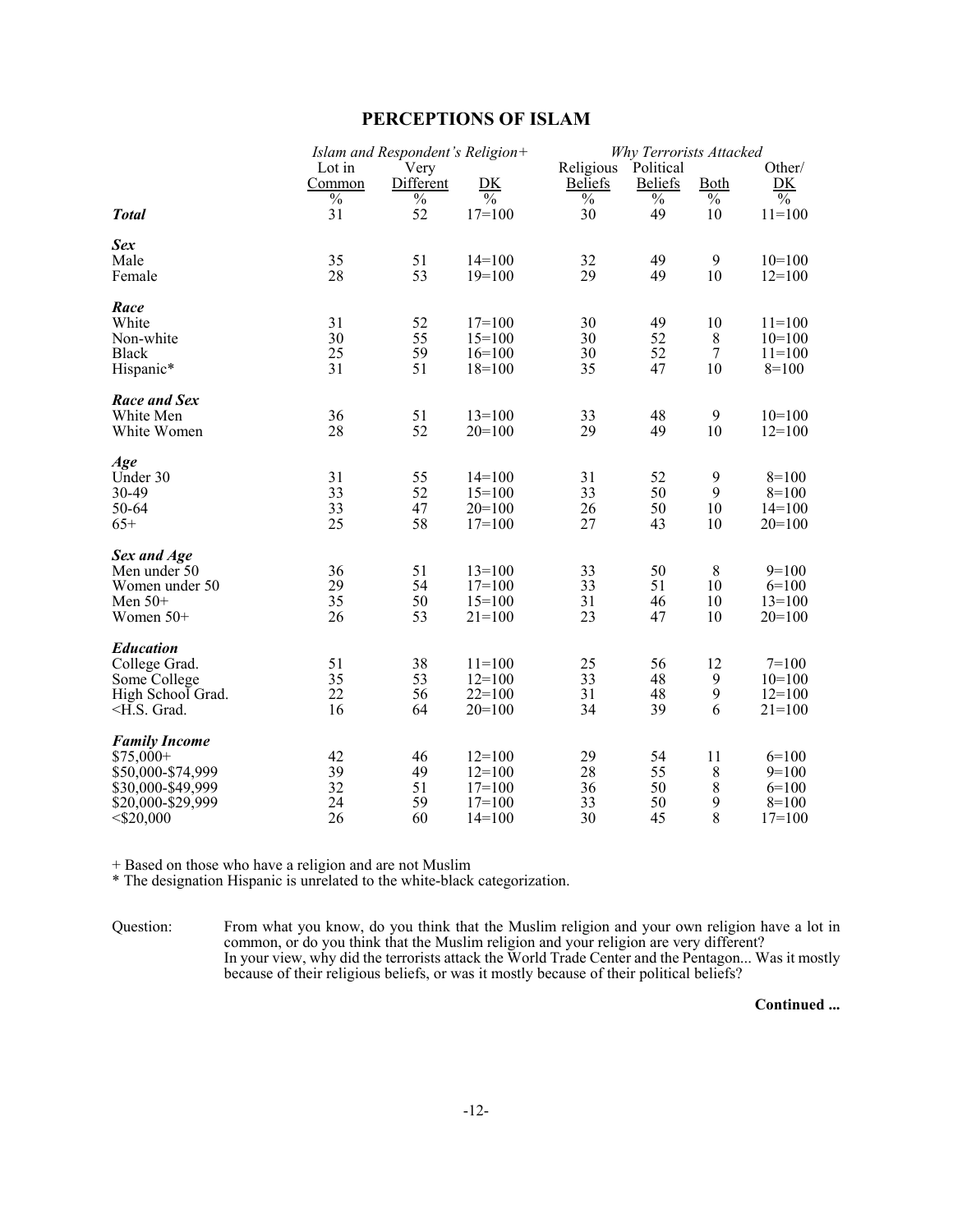|                                                             | Islam and Respondent's Religion+ |                     |                      |                | Why Terrorists Attacked |                       |                           |  |
|-------------------------------------------------------------|----------------------------------|---------------------|----------------------|----------------|-------------------------|-----------------------|---------------------------|--|
|                                                             | Lot in                           | Very                |                      | Religious      | Political               |                       | Other/                    |  |
|                                                             | Common                           | Different           | <u>DK</u>            | <b>Beliefs</b> | <b>Beliefs</b>          | <b>Both</b>           | DK                        |  |
|                                                             | $\%$<br>31                       | $\frac{0}{0}$<br>52 | $\%$                 | $\%$<br>30     | $\%$<br>49              | $\frac{0}{0}$<br>10   | $\frac{0}{0}$<br>$11=100$ |  |
| <b>Total</b>                                                |                                  |                     | $17=100$             |                |                         |                       |                           |  |
| <b>Region</b>                                               |                                  |                     |                      |                |                         |                       |                           |  |
| East                                                        | 34                               | 50                  | $16=100$             | 28             | 51                      | 9                     | $12=100$                  |  |
| Midwest                                                     | 32                               | 50                  | $18=100$             | 29             | 50                      | 9                     | $12=100$                  |  |
| South                                                       | 26                               | 56                  | $18=100$             | 33             | 48                      | $\boldsymbol{9}$      | $10=100$                  |  |
| West                                                        | 38                               | 49                  | $13=100$             | 29             | 48                      | 11                    | $12=100$                  |  |
|                                                             |                                  |                     |                      |                |                         |                       |                           |  |
| <b>Religious Affiliation</b>                                |                                  |                     |                      |                |                         |                       |                           |  |
| <b>Total White Protestant</b>                               | 30<br>21                         | 53<br>63            | $17=100$<br>$16=100$ | 30<br>35       | 51<br>46                | 9<br>$\boldsymbol{9}$ | $10=100$<br>$10=100$      |  |
| White Protestant Evangelical<br>White Prot. Non-Evangelical | 38                               | 44                  | $18=100$             | 24             | 58                      | $\boldsymbol{9}$      | $9=100$                   |  |
| White Catholic                                              | 32                               | 50                  | $18=100$             | 30             | 51                      | $\,$ 8 $\,$           | $11 = 100$                |  |
| Secular                                                     | n/a                              | n/a                 | n/a                  | 30             | 35                      | 11                    | $24=100$                  |  |
|                                                             |                                  |                     |                      |                |                         |                       |                           |  |
| <b>Community Size</b>                                       |                                  |                     |                      |                |                         |                       |                           |  |
| Large City                                                  | 34                               | 51                  | $15=100$             | 28             | 53                      | 9                     | $10=100$                  |  |
| Suburb                                                      | 37                               | 49                  | $14=100$             | 29             | 53                      | 10                    | $8=100$                   |  |
| Small City/Town                                             | 28                               | 53                  | $19=100$             | 32             | 45                      | 10                    | $13=100$                  |  |
| Rural Area                                                  | 28                               | 56                  | $16=100$             | 30             | 47                      | 10                    | $13=100$                  |  |
|                                                             |                                  |                     |                      |                |                         |                       |                           |  |
| <b>Party ID</b>                                             | 31                               |                     |                      |                | 52                      |                       | $7=100$                   |  |
| Republican<br>Democrat                                      | 29                               | 55<br>54            | $14=100$<br>$17=100$ | 33<br>32       | 50                      | $\,8\,$<br>$8\,$      | $10=100$                  |  |
| Independent                                                 | 36                               | 48                  | $16=100$             | 29             | 47                      | 12                    | $12=100$                  |  |
|                                                             |                                  |                     |                      |                |                         |                       |                           |  |
| <b>Party and Ideology</b>                                   |                                  |                     |                      |                |                         |                       |                           |  |
| Conservative Republican                                     | 30                               | 59                  | $11 = 100$           | 35             | 49                      | 8                     | $8=100$                   |  |
| Moderate/Liberal Republican                                 | 34                               | 48                  | $18=100$             | 28             | 58                      | $\boldsymbol{7}$      | $7=100$                   |  |
| Conservative/Moderate Democrat 26                           |                                  | 57                  | $17=100$             | 30             | 52                      | $\boldsymbol{9}$      | $9=100$                   |  |
| Liberal Democrat                                            | 40                               | 48                  | $12=100$             | 38             | 50                      | 5                     | $7=100$                   |  |
|                                                             |                                  |                     |                      |                |                         |                       |                           |  |
| <b>Bush Approval</b>                                        |                                  |                     |                      |                |                         |                       |                           |  |
| Approve                                                     | 31<br>38                         | 53<br>49            | $16=100$             | 31<br>28       | 49<br>49                | 9<br>12               | $11=100$<br>$11=100$      |  |
| Disapprove                                                  |                                  |                     | $13=100$             |                |                         |                       |                           |  |
| <b>2000 Presidential Vote</b>                               |                                  |                     |                      |                |                         |                       |                           |  |
| <b>Bush</b>                                                 | 33                               | 54                  | $13=100$             | 30             | 53                      | 9                     | $8=100$                   |  |
| Gore                                                        | 34                               | 50                  | $16=100$             | 29             | 51                      | 10                    | $10=100$                  |  |
|                                                             |                                  |                     |                      |                |                         |                       |                           |  |
| <b>Marital Status</b>                                       |                                  |                     |                      |                |                         |                       |                           |  |
| Married                                                     | 31                               | 51                  | $18=100$             | 30             | 50                      | 9                     | $11=100$                  |  |
| Unmarried                                                   | 31                               | 54                  | $15=100$             | 31             | 48                      | 10                    | $11 = 100$                |  |
| <b>Parental Status</b>                                      |                                  |                     |                      |                |                         |                       |                           |  |
| Parent                                                      | 28                               | 55                  | $17=100$             | 32             | 51                      | 9                     | $8=100$                   |  |
| Non-Parent                                                  | 33                               | 51                  | $16=100$             | 29             | 48                      | 10                    | $13=100$                  |  |
|                                                             |                                  |                     |                      |                |                         |                       |                           |  |
| <b>Labor Union</b>                                          |                                  |                     |                      |                |                         |                       |                           |  |
| Union Household                                             | 28                               | 55                  | $17=100$             | 31             | 50                      | 9                     | $10=100$                  |  |
| Non-Union Household                                         | 32                               | 52                  | $16=100$             | 31             | 48                      | 10                    | $11 = 100$                |  |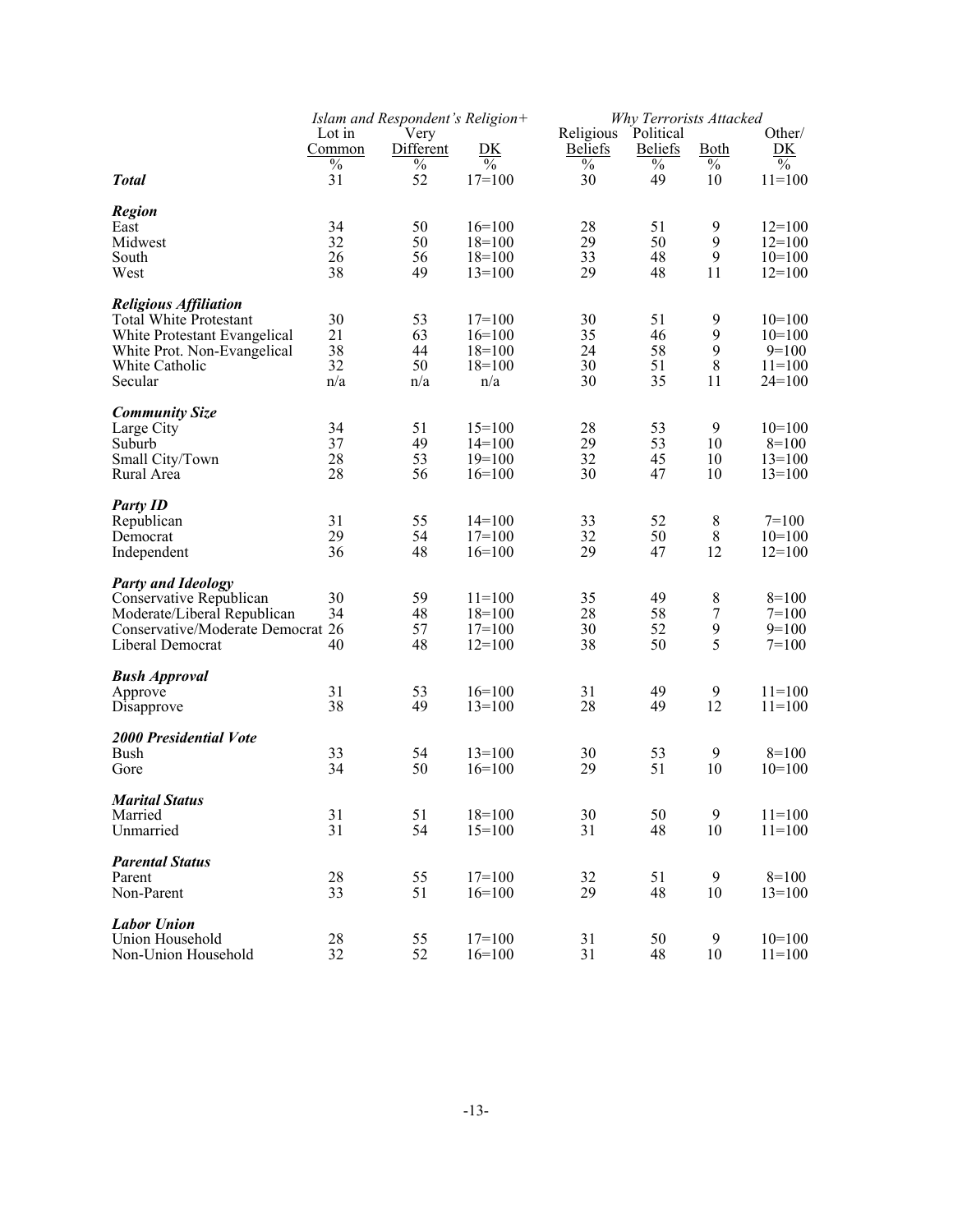# **GIVING WAR A CHANCE**

|                                                                                                                                                                                                                                                                                                                                                                                                                                                                                            |                                | War Is Morally Justified<br>Sometimes/ |                                                     | Avoid                          | Achieve                    | U.S. Doesn't Do Enough to                                |                                           |
|--------------------------------------------------------------------------------------------------------------------------------------------------------------------------------------------------------------------------------------------------------------------------------------------------------------------------------------------------------------------------------------------------------------------------------------------------------------------------------------------|--------------------------------|----------------------------------------|-----------------------------------------------------|--------------------------------|----------------------------|----------------------------------------------------------|-------------------------------------------|
|                                                                                                                                                                                                                                                                                                                                                                                                                                                                                            | Never                          | Often                                  | <u>DK</u>                                           | Casualties                     | Victory                    | DK                                                       | (N)                                       |
| <b>Total</b>                                                                                                                                                                                                                                                                                                                                                                                                                                                                               | $\overline{\frac{0}{0}}$<br>18 | $\overline{\frac{0}{0}}$<br>73         | $\frac{0}{0}$<br>$9=100$                            | $\overline{\frac{0}{0}}$<br>25 | $\frac{0}{0}$<br>56        | $\frac{0}{0}$<br>$19=100$                                | (1500)                                    |
| <b>Sex</b><br>Male<br>Female                                                                                                                                                                                                                                                                                                                                                                                                                                                               | 16<br>20                       | 77<br>70                               | $7=100$<br>$10=100$                                 | 19<br>31                       | 68<br>45                   | $13=100$<br>$24=100$                                     | (694)<br>(806)                            |
| Race<br>White<br>Non-white<br><b>Black</b><br>Hispanic*                                                                                                                                                                                                                                                                                                                                                                                                                                    | 15<br>30<br>29<br>24           | 77<br>62<br>63<br>65                   | $8=100$<br>$8=100$<br>$8=100$<br>$11=100$           | 23<br>35<br>31<br>35           | 58<br>46<br>51<br>52       | $19=100$<br>$19=100$<br>$18=100$<br>$13=100$             | (1240)<br>(237)<br>(129)<br>(101)         |
| Race and Sex<br>White Men<br>White Women                                                                                                                                                                                                                                                                                                                                                                                                                                                   | 14<br>17                       | 79<br>73                               | $7=100$<br>$10=100$                                 | 16<br>29                       | 71<br>47                   | $13 = 100$<br>$24=100$                                   | (570)<br>(670)                            |
| Age<br>Under 30<br>30-49<br>50-64<br>$65+$                                                                                                                                                                                                                                                                                                                                                                                                                                                 | 24<br>16<br>15<br>20           | 70<br>77<br>76<br>68                   | $6=100$<br>$7 = 100$<br>$9=100$<br>$12=100$         | 39<br>24<br>18<br>18           | 45<br>60<br>66<br>50       | $16=100$<br>$16=100$<br>$16=100$<br>$32=100$             | (307)<br>(573)<br>(346)<br>(253)          |
| Sex and Age<br>Men under 50<br>Women under 50<br>Men $50+$<br>Women 50+                                                                                                                                                                                                                                                                                                                                                                                                                    | 15<br>22<br>16<br>18           | 78<br>72<br>78<br>68                   | $7 = 100$<br>$6=100$<br>$6=100$<br>$14=100$         | 22<br>38<br>13<br>22           | 66<br>43<br>74<br>47       | $12=100$<br>$19=100$<br>$13=100$<br>$31 = 100$           | (448)<br>(432)<br>(241)<br>(358)          |
| <b>Education</b><br>College Grad.<br>Some College<br>High School Grad.<br><h.s. grad.<="" td=""><td>15<br/>18<br/>17<br/>28</td><td>77<br/>74<br/>77<br/>57</td><td><math>8=100</math><br/><math>8=100</math><br/><math>6=100</math><br/><math>15=100</math></td><td>25<br/>28<br/>24<br/>24</td><td>58<br/>52<br/>59<br/>53</td><td><math>17 = 100</math><br/><math>20=100</math><br/><math>17=100</math><br/><math>23=100</math></td><td>(496)<br/>(380)<br/>(498)<br/>(121)</td></h.s.> | 15<br>18<br>17<br>28           | 77<br>74<br>77<br>57                   | $8=100$<br>$8=100$<br>$6=100$<br>$15=100$           | 25<br>28<br>24<br>24           | 58<br>52<br>59<br>53       | $17 = 100$<br>$20=100$<br>$17=100$<br>$23=100$           | (496)<br>(380)<br>(498)<br>(121)          |
| <b>Family Income</b><br>$$75,000+$<br>\$50,000-\$74,999<br>\$30,000-\$49,999<br>\$20,000-\$29,999<br>$<$ \$20,000                                                                                                                                                                                                                                                                                                                                                                          | 10<br>16<br>17<br>21<br>25     | 81<br>81<br>77<br>72<br>67             | $9=100$<br>$3=100$<br>$6=100$<br>$7=100$<br>$8=100$ | 22<br>20<br>23<br>27<br>33     | 65<br>61<br>60<br>63<br>50 | $13=100$<br>$19=100$<br>$17=100$<br>$10=100$<br>$17=100$ | (337)<br>(190)<br>(325)<br>(166)<br>(243) |

\* The designation Hispanic is unrelated to the white-black categorization.

Question: Which comes closer to your view? War is never morally justified, or war is sometimes/often morally justified?

What do you worry about more when the United States uses military force... That the U.S. doesn't do enough to avoid civilian casualties, or that the U.S. doesn't go far enough to achieve military victory?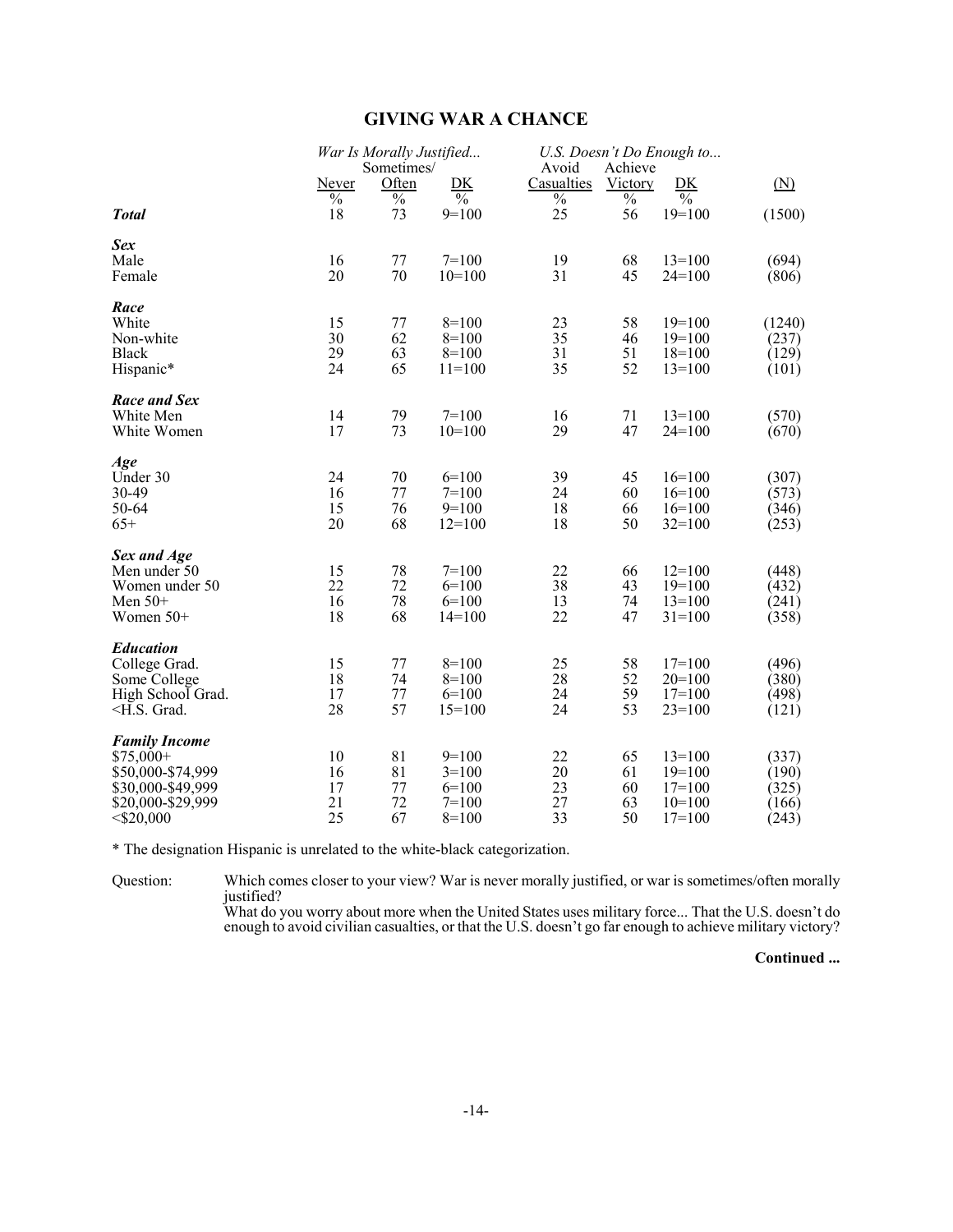|                                                      | War Is Morally Justified |                     |                          |                     | U.S. Doesn't Do Enough to |                          |                   |  |
|------------------------------------------------------|--------------------------|---------------------|--------------------------|---------------------|---------------------------|--------------------------|-------------------|--|
|                                                      | <u>Never</u>             | Sometimes/<br>Often | <u>DК</u>                | Avoid<br>Casualties | Achieve<br>Victory        | DK                       | $(\underline{N})$ |  |
|                                                      | $\frac{0}{0}$            | $\%$                | $\overline{\frac{0}{0}}$ | $\%$                | $\%$                      | $\overline{\frac{0}{0}}$ |                   |  |
| <b>Total</b>                                         | 18                       | 73                  | $9=100$                  | 25                  | 56                        | $19=100$                 | (1500)            |  |
| <b>Region</b>                                        |                          |                     |                          |                     |                           |                          |                   |  |
| East                                                 | 19                       | 70                  | $11=100$                 | 30                  | 53                        | $17=100$                 | (252)             |  |
| Midwest<br>South                                     | 17<br>18                 | 73<br>75            | $10=100$<br>$7=100$      | 26<br>24            | 56<br>58                  | $18=100$<br>$18=100$     | (382)             |  |
| West                                                 | 19                       | 73                  | $8=100$                  | 22                  | 56                        | $22=100$                 | (524)<br>(342)    |  |
| <b>Religious Affiliation</b>                         |                          |                     |                          |                     |                           |                          |                   |  |
| Total White Protestant                               | 13                       | 80                  | $7=100$                  | 18                  | 61                        | $21=100$                 | (649)             |  |
| White Protestant Evangelical                         | 11                       | 83                  | $6=100$                  | 16                  | 62                        | $22=100$                 | (320)             |  |
| White Prot. Non-Evangelical                          | 15                       | 77                  | $8=100$                  | 20                  | 61                        | $19=100$                 | (329)             |  |
| White Catholic<br>Secular                            | 13<br>23                 | 80<br>68            | $7=100$<br>$9=100$       | 26<br>28            | 58<br>54                  | $16=100$<br>$18=100$     | (297)<br>(96)     |  |
|                                                      |                          |                     |                          |                     |                           |                          |                   |  |
| <b>Community Size</b><br>Large City                  | 26                       | 64                  | $10=100$                 | 28                  | 56                        | $16=100$                 | (327)             |  |
| Suburb                                               | 14                       | 79                  | $7=100$                  | 26                  | 56                        | $18=100$                 | (373)             |  |
| Small City/Town                                      | 17                       | 74                  | $9=100$                  | 27                  | 52                        | $21=100$                 | (514)             |  |
| Rural Area                                           | 15                       | 78                  | $7=100$                  | 18                  | 64                        | $18=100$                 | (277)             |  |
| <b>Party ID</b>                                      |                          |                     |                          |                     |                           |                          |                   |  |
| Republican                                           | $\tau$                   | 86                  | $7=100$                  | 16                  | 65                        | $19=100$                 | (510)             |  |
| Democrat<br>Independent                              | 25<br>22                 | 66<br>71            | $9=100$<br>$7=100$       | 33<br>28            | 50<br>57                  | $17=100$<br>$15=100$     | (456)<br>(427)    |  |
|                                                      |                          |                     |                          |                     |                           |                          |                   |  |
| <b>Party and Ideology</b><br>Conservative Republican | 5                        | 89                  | $6=100$                  | 15                  | 67                        | $18=100$                 | (356)             |  |
| Moderate/Liberal Republican                          | 10                       | 84                  | $6=100$                  | 16                  | 64                        | $20=100$                 | (141)             |  |
| Conservative/Moderate Democrat 22                    |                          | 72                  | $6=100$                  | 34                  | 52                        | $14=100$                 | (292)             |  |
| Liberal Democrat                                     | 33                       | 56                  | $11=100$                 | 36                  | 46                        | $18=100$                 | (143)             |  |
| <b>Bush Approval</b>                                 |                          |                     |                          |                     |                           |                          |                   |  |
| Approve                                              | 13                       | 79                  | $8=100$                  | 23                  | 59                        | $18=100$                 | (1280)            |  |
| Disapprove                                           | 40                       | 55                  | $5=100$                  | 42                  | 47                        | $11=100$                 | (124)             |  |
| <b>2000 Presidential Vote</b>                        |                          |                     |                          |                     |                           |                          |                   |  |
| Bush                                                 | $\tau$<br>24             | 87<br>67            | $6=100$<br>$9=100$       | 15<br>29            | 66<br>51                  | $19=100$                 | (591)             |  |
| Gore                                                 |                          |                     |                          |                     |                           | $20=100$                 | (400)             |  |
| <b>Marital Status</b>                                |                          |                     |                          |                     |                           |                          |                   |  |
| Married<br>Unmarried                                 | 14<br>24                 | 77<br>69            | $9=100$<br>$7=100$       | 20<br>32            | 60<br>51                  | $20=100$<br>$17=100$     | (839)<br>(649)    |  |
|                                                      |                          |                     |                          |                     |                           |                          |                   |  |
| <b>Parental Status</b>                               |                          | 75                  | $8=100$                  |                     |                           | $18=100$                 |                   |  |
| Parent<br>Non-Parent                                 | 17<br>19                 | 72                  | $9=100$                  | 25<br>25            | 57<br>56                  | $19=100$                 | (519)<br>(979)    |  |
|                                                      |                          |                     |                          |                     |                           |                          |                   |  |
| <b>Labor Union</b><br>Union Household                | 18                       | 73                  | $9=100$                  | 24                  | 61                        | $15=100$                 | (191)             |  |
| Non-Union Household                                  | 18                       | 74                  | $8=100$                  | 26                  | 55                        | $19=100$                 | (1289)            |  |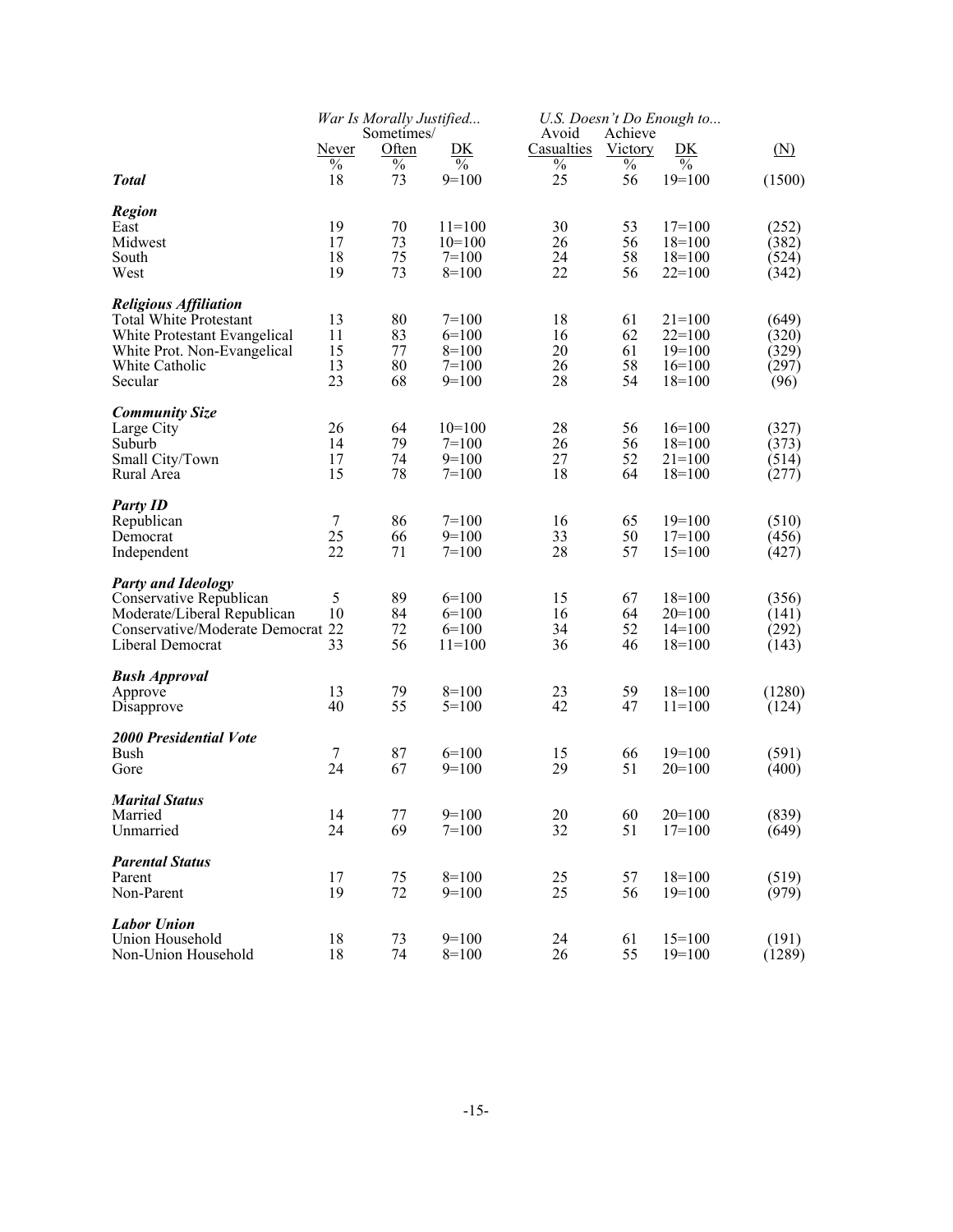#### **PEW RESEARCH CENTER FOR THE PEOPLE AND THE PRESS MID-NOVEMBER SURVEY MEDIA ATTITUDES / YOUTH ENGAGEMENT / RELIGION AFTER 9/11 FINAL TOPLINE NOVEMBER 13 - 19, 2001 N = 1,500**

Q.4 Now I'd like to ask you about some other ways in which you might be getting news about terrorist attacks and the war on terrorism. For each item that I read, please tell me how often, if ever, you LEARN SOMETHING about terrorist attacks or the war on terrorism from this source. (First), how often, if ever, do you learn something about terrorist attacks or the war on terrorism from **[INSERT ITEM, ROTATE ITEMS a. THRU c. WITH ITEM d. ALWAYS LAST** – regularly, sometimes, hardly ever, or never?<sup>1</sup>

|                |                               | Regularly | Sometimes Hardly Ever Never DK/Refused |    |           |
|----------------|-------------------------------|-----------|----------------------------------------|----|-----------|
| $\mathbf{c}$ . | Religious radio or TV shows,  |           |                                        |    |           |
|                | such as "Focus on the Family" |           |                                        | 5q | $* = 100$ |
|                | January, 2000                 |           |                                        | 59 | $8=100$   |
|                | April, 1996                   |           |                                        |    | $* = 100$ |

On another topic…

**ASK FORM 1 ONLY [N=769]:**

Q.6F1 Do you favor or oppose taking military action, including the use of ground troops, to retaliate against whoever is responsible for the terrorist attacks?

|                  |                    | Mid-Sept  |
|------------------|--------------------|-----------|
|                  |                    |           |
| 85               | Favor              |           |
|                  | Oppose             |           |
|                  | Don't Know/Refused | <u>.0</u> |
| $\overline{100}$ |                    | 100       |

#### **ASK FORM 2 ONLY [N=731]:**

Q.7F2 Do you favor or oppose taking military action, including the use of ground troops, to retaliate against whoever is responsible for the terrorist attacks, even if it means that U.S. armed forces might suffer thousands of casualties?

|            |                    | Mid-Sept  |
|------------|--------------------|-----------|
|            |                    | 2001      |
| 77         | Favor              |           |
| 14         | Oppose             |           |
|            | Don't Know/Refused | <u>14</u> |
| <b>100</b> |                    | 100       |

<sup>1</sup> In January 2000 and April 1996 the question was worded: "...getting news about the presidential campaign from Religious radio shows, such as "Focus on the Family"."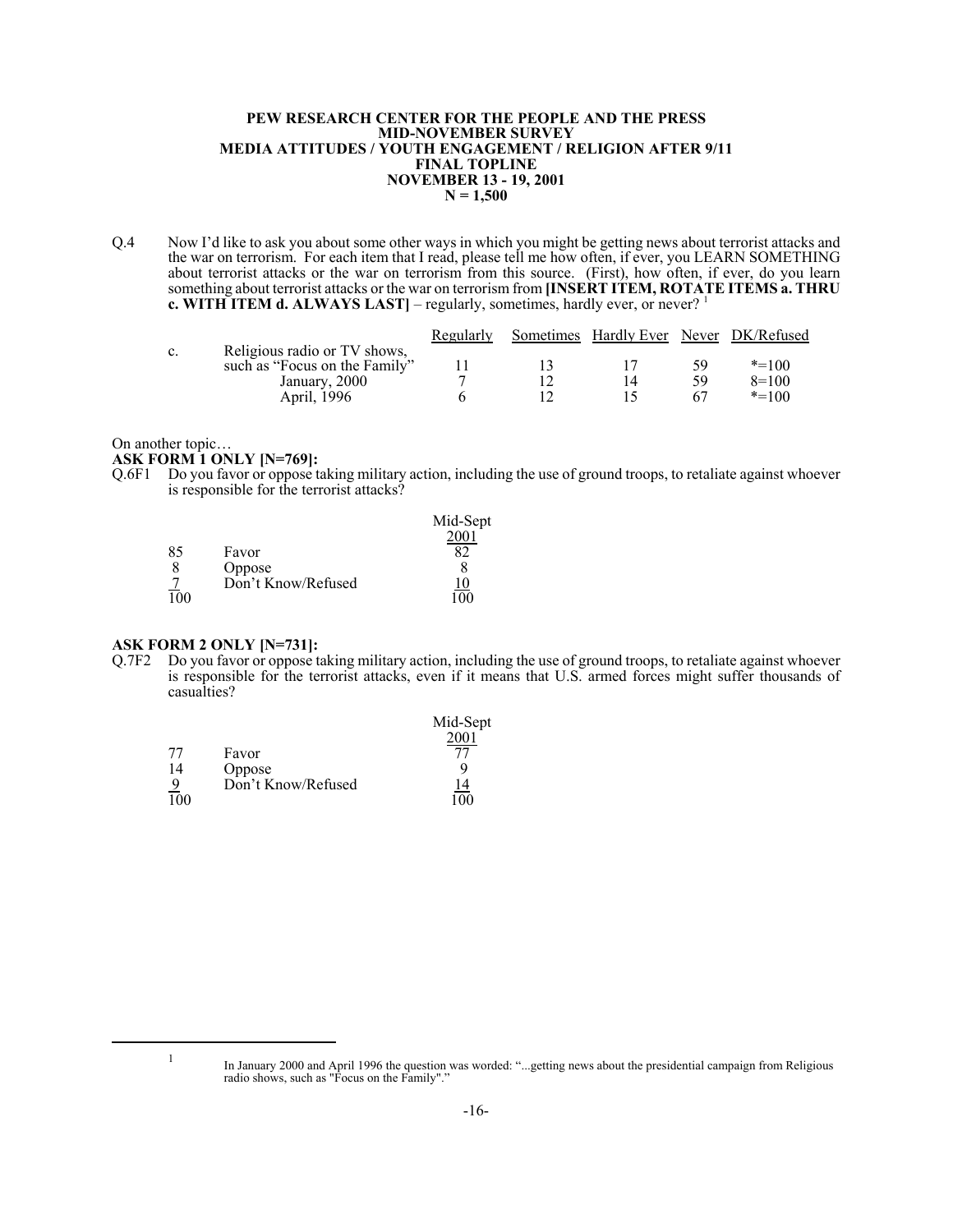#### Q.39 As a result of the terrorist attacks are you **[INSERT ITEM; ROTATE WITH ITEM d FIRST, IF APPLICABLE; REPEAT QUESTION STEM FOR EACH ITEM]**?

|                |                                                                      | Yes | No | DK/Ref    |
|----------------|----------------------------------------------------------------------|-----|----|-----------|
| a.             | praying more or not                                                  | 44  | 55 | $1=100$   |
|                | Early October, 2001 <sup>2</sup>                                     | 57  | 42 | $1=100$   |
|                | Mid-September, 2001                                                  | 69  | 30 | $1=100$   |
|                | January, 1991                                                        | 65  | 35 | $0=100$   |
| b.             | attending religious services more or not                             | 16  | 83 | $1 = 100$ |
| $\mathbf{c}$ . | making more of an effort to see family<br>THIS holiday season or not | 37  | 61 | $2=100$   |
|                | IF Parent ('1' YES IN Q.38) ASK [N=519]:                             |     |    |           |
| d.             | making more of an effort to spend time<br>with your children or not  | 54  |    | $=100$    |

#### **ASK FORM 1 ONLY [N=769]:**

Q.40F1 At the present time, do you think religion as a whole is increasing its influence on American life or losing its influence?

| Increasing | Losing    | VOL)      | No<br>Opinion |
|------------|-----------|-----------|---------------|
| 78         | 12        |           | $7=100$       |
| 37         | 55        |           | $4=100$       |
| 37         | 58        |           | $5=100$       |
| 37         | 56        |           | $3=100$       |
| 27         | 69        |           | $2=100$       |
| 36         | 49        | 6         | $9=100$       |
| 42         | 39        | 14        | $6=100$       |
| 37         | 48        | 10        | $5=100$       |
| 31         | 56        | 8         | $5=100$       |
| 19         | 67        | 8         | $7=100$       |
| 33         | 45        | 13        | $8=100$       |
| 45         | 32        | 17        | $7=100$       |
| 69         | 14        | 10        | $6=100$       |
|            | Influence | Influence | Same          |

# **ASK ALL:**<br>Q.41 **Asi**

Aside from weddings and funerals how often do you attend religious services... more than once a week, once a week, once or twice a month, a few times a year, seldom, or never?

|    |                       | March | Sept     | June | June |
|----|-----------------------|-------|----------|------|------|
|    |                       | 2001  | $2000^3$ | 1997 | 1996 |
| 16 | More than once a week |       |          |      | 14   |
| 26 | Once a week           | 26    | 28       | 26   | 25   |
| 14 | Once or twice a month |       | 16       |      | 17   |
| 17 | A few times a year    |       | 17       | 20   | 21   |
| 16 | Seldom                |       | 13       |      | 13   |
| 10 | Never                 |       | 8        |      |      |
|    | Don't know/Refused    |       |          |      |      |
|    |                       |       |          |      |      |

<sup>2</sup> January 1991 thru Early October 2001 the item was "are you praying more."

<sup>3</sup> September 2000 results are based on registered voters.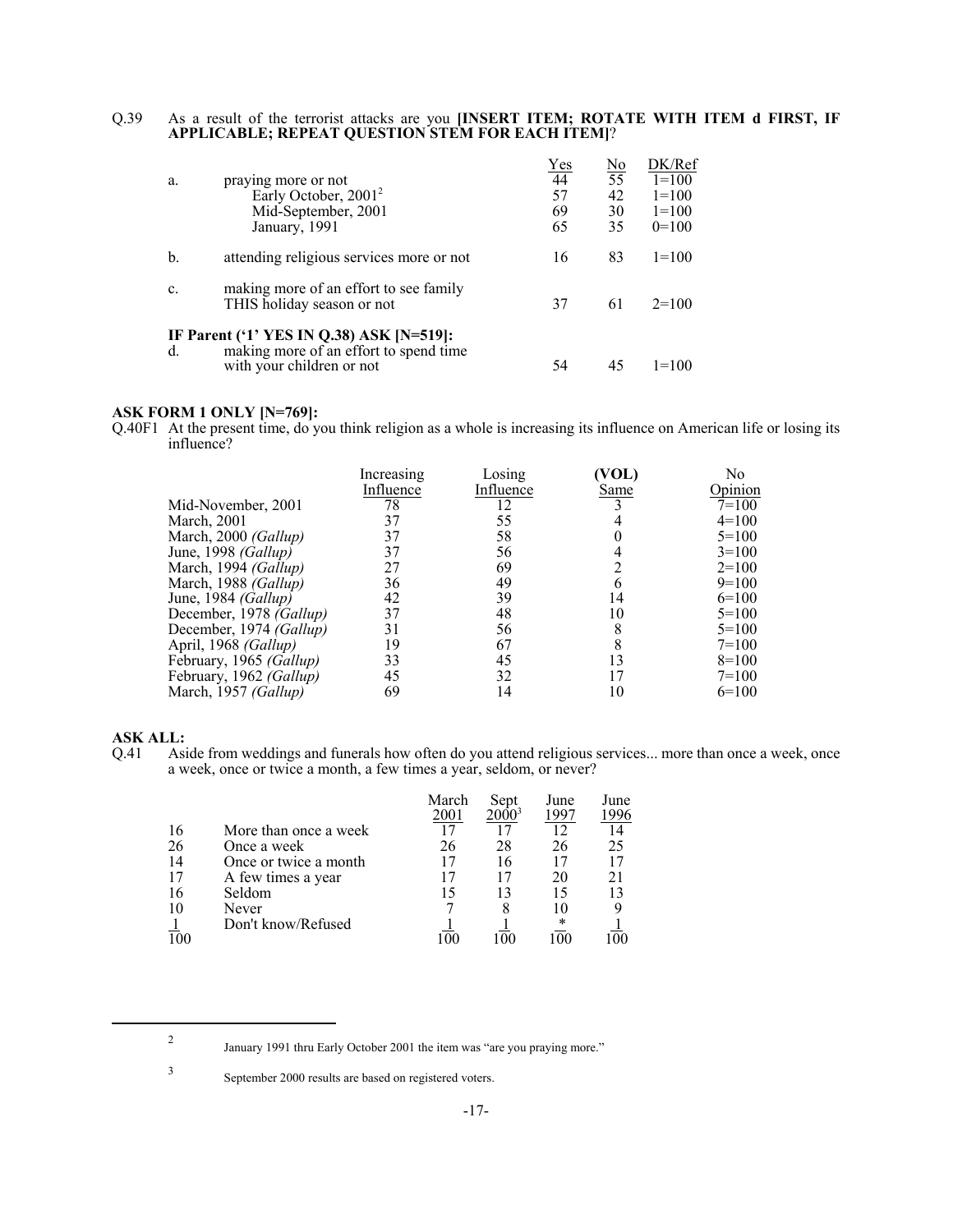Q.42 Did you yourself happen to attend church, synagogue or any other place of worship in the last seven days?

|     |                    | March | June |
|-----|--------------------|-------|------|
|     |                    | 2001  | 1996 |
| 44  | Yes                |       |      |
| 56  | No                 | 53    | 58   |
| *   | Don't know/Refused |       | *    |
| 100 |                    | 100   |      |

Q.43 How important would you say religion is in your own life — very important, fairly important, or not very important?

|                             | Verv      | Fairly    | Not very  | Don't Know/ |
|-----------------------------|-----------|-----------|-----------|-------------|
|                             | Important | Important | Important | Refused     |
| Mid-November, 2001          | 61        | 24        | 14        | $1=100$     |
| March, 2001                 | 64        | 23        | 12        | $1=100$     |
| March, 2000 (Gallup)        | 61        | 27        | 12        | $* = 100$   |
| June, 1998 (Gallup)         | 62        | 25        | 12        | $1=100$     |
| June, 1996                  | 59        | 26        | 15        | $* = 100$   |
| March, 1994 (Gallup)        | 59        | 29        |           | $1=100$     |
| March, 1988 (Gallup)        | 54        | 31        | 14        | $1=100$     |
| March, 1984 (Gallup)        | 56        | 30        | 13        | $1=100$     |
| April, 1978 <i>(Gallup)</i> | 52        | 32        | 14        | $2=100$     |
| November, 1965 (Gallup)     | 70        | 22        |           | $1 = 100$   |

Q.44 Now I'd like your views on some groups and organizations. As I read from a list, please tell me which category best describes your overall opinion of the group I name. (First,) would you say your overall opinion of… **[INSERT ITEM; ROTATE ITEMS IN BLOCKS (FIRST a. THRU c., THEN d. THRU g. WITH ITEM h ALWAYS LAST**] is very favorable, mostly favorable, mostly UNfavorable, or very unfavorable? **[INTERVIEWERS: PROBE TO DISTINGUISH BETWEEN "NEVER HEARD OF" AND "CAN'T RATE."]**

|                |                                      | Verv        | Mostly | Mostly | Verv                    | Never     |             |
|----------------|--------------------------------------|-------------|--------|--------|-------------------------|-----------|-------------|
|                |                                      | Favor-      | Favor- |        | Unfavor- Unfavor- Heard |           | Can't       |
|                |                                      | <u>able</u> | able   | able   | able                    | <u>Of</u> | <u>Rate</u> |
| a.             | The federal government in Washington | 17          | 65     | 12     | $\mathbf{c}$            | $\theta$  | $3=100$     |
|                | Late October, 2000 $(RVs)$           |             | 47     | 30     | 10                      | *         | $6=100$     |
|                | October, 1997                        | 4           | 34     | 41     | 18                      | 0         | $3=100$     |
| b.             | Your state government                | 15          | 62     | 14     |                         | *         | $5=100$     |
|                | October, 1997                        | 10          | 56     | 22     |                         | *         | $5=100$     |
| $\mathbf{c}$ . | Your local government                | 15          | 63     | 13     | 4                       | *         | $5=100$     |
|                | October, 1997                        | 12          | 56     | 18     |                         | *         | $7=100$     |

Now thinking about some specific religious groups… Is your overall opinion of **[INSERT ITEM]** very favorable, mostly favorable, mostly UNfavorable, or very unfavorable?

|    |                         | Verv              | Mostly | Mostly | Verv                    | Never          |            |
|----|-------------------------|-------------------|--------|--------|-------------------------|----------------|------------|
|    |                         | Favor-            | Favor- |        | Unfavor- Unfavor- Heard |                | Can't      |
|    |                         | $\frac{able}{29}$ | able   | able   | able                    | $\frac{Of}{*}$ | Rate       |
| d. | Catholics               |                   | 49     |        |                         |                | $14=100$   |
|    | March, 2001             | 19                | 55     | 10     |                         |                | $12=100$   |
|    | September, 2000 $(RVs)$ | 29                | 49     | 6      |                         | *              | $13 = 100$ |
| e. | Muslim-Americans        | 15                | 44     | 12     |                         |                | $23 = 100$ |
|    | March, 2001             |                   | 38     | 16     | 8                       | 4              | $27=100$   |
|    | September, 2000 $(RVs)$ | 11                | 39     | 13     | 8                       |                | $27=100$   |
|    | Protestants             | 28                | 49     |        |                         |                | $17=100$   |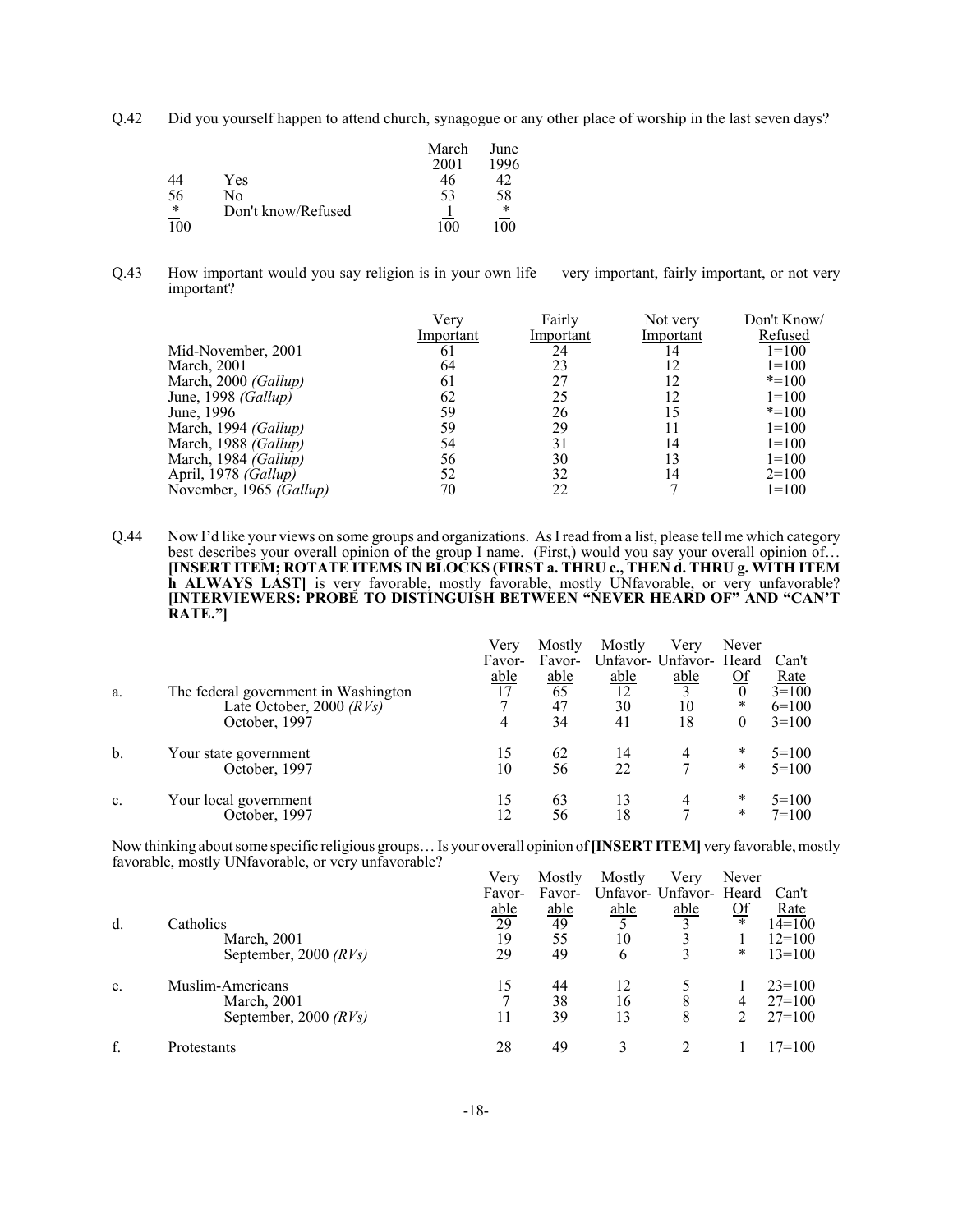|    | <b>Q.44 CONTINUED </b>                             | Very        | Mostly      | Mostly      | Verv                    | Never     |             |
|----|----------------------------------------------------|-------------|-------------|-------------|-------------------------|-----------|-------------|
|    |                                                    | Favor-      | Favor-      |             | Unfavor- Unfavor- Heard |           | Can't       |
|    |                                                    | <u>able</u> | <u>able</u> | <u>able</u> | <u>able</u>             | <u>Of</u> | <u>Rate</u> |
| g. | Jews                                               | 24          | 51          |             | ◠                       | $\ast$    | $18=100$    |
|    | March, 2001                                        | 16          | 56          | 8           |                         | *         | $18=100$    |
|    | September, 2000 $(RV_s)$                           | 27          | 50          |             |                         | *         | $15=100$    |
|    | June, 1997                                         | 26          | 56          |             |                         |           | $8=100$     |
| h. | Atheists, that is, people who don't believe in God |             | 25          | 21          | 28                      | *         | $19=100$    |
|    | March, 2001                                        | 4           | 25          | 22          | 35                      | *         | $14=100$    |
|    | September, 2000 $(RV_s)$                           | 8           | 24          | 20          | 32                      | *         | $16=100$    |

Q.45 What is your religious preference — Protestant, Roman Catholic, Jewish, Mormon, or an orthodox church such as the Greek or Russian Orthodox Church?

Protestant (Baptist, Christian, Episcopal, Jehovah's Witness, Lutheran, Methodist,

- 
- Roman Catholic
- 51 Presbyterian, etc.)<br>
27 Roman Catholic<br>
2 Jewish  **GO TO C**<br>
2 Mormon (include Ch 2 Jewish — **GO TO Q.47**
- 2 Mormon (include Church of Jesus Christ of Latter Day Saints)<br>1 Orthodox Church (Greek or Russian)
- 1 Orthodox Church (Greek or Russian)<br>  $*$  Islam/Muslim CO TO O 48
- \* Islam/Muslim **GO TO Q.48**
- 8 Other religion **[SPECIFY]**
- 6 No religion, atheist **GO TO Q.47**
- Don't know/Refused  $rac{3}{100}$
- 

# **DO NOT ASK IF JEWISH, MUSLIM, NO RELIGION (Q.45=3, 6, OR 8) [N=1,364]:** Q.46 Would you describe yourself as a "born again" or evangelical Christian, or not?

Would you describe yourself as a "born again" or evangelical Christian, or not?

- 40 Yes, would
- No, would not  $\frac{54}{100}$
- 5 Don't know/Refused
- 

#### **DO NOT ASK IF ISLAM/MUSLIM IN (Q.45=6) [N=1497]:**

- Q.47 Do you, yourself happen to know anyone who is Muslim?
	- 38 Yes
	- $No$
	- Don't know/Refused  $\frac{1}{100}$

# **ASK FORM 2 ONLY [N=731]:**

Q.48F2 How much would you say you know about the Muslim religion and its practices?

- 
- 6 A great deal<br>32 Some<br>37 Not very mu Some
- 37 Not very much<br>24 Nothing at all
- 24 Nothing at all  $\frac{1}{1}$  Don't know/R
- Don't know/Refused
- 100